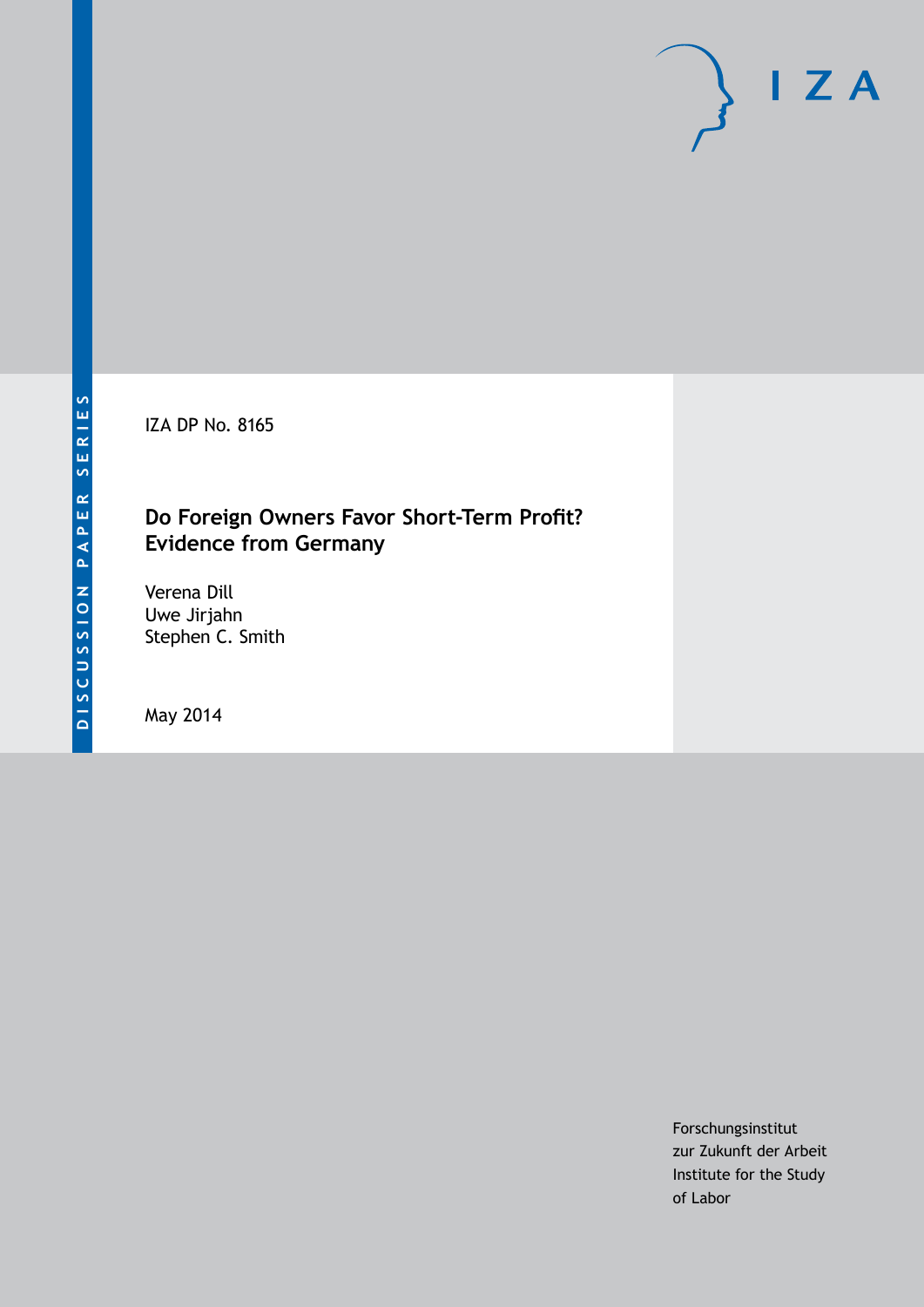# **Do Foreign Owners Favor Short-Term Profit? Evidence from Germany**

## **Verena Dill**

*University of Trier*

## **Uwe Jirjahn**

*University of Trier*

## **Stephen C. Smith**

*George Washington University and IZA*

Discussion Paper No. 8165 May 2014

IZA

P.O. Box 7240 53072 Bonn Germany

Phone: +49-228-3894-0 Fax: +49-228-3894-180 E-mail: [iza@iza.org](mailto:iza@iza.org)

Any opinions expressed here are those of the author(s) and not those of IZA. Research published in this series may include views on policy, but the institute itself takes no institutional policy positions. The IZA research network is committed to the IZA Guiding Principles of Research Integrity.

The Institute for the Study of Labor (IZA) in Bonn is a local and virtual international research center and a place of communication between science, politics and business. IZA is an independent nonprofit organization supported by Deutsche Post Foundation. The center is associated with the University of Bonn and offers a stimulating research environment through its international network, workshops and conferences, data service, project support, research visits and doctoral program. IZA engages in (i) original and internationally competitive research in all fields of labor economics, (ii) development of policy concepts, and (iii) dissemination of research results and concepts to the interested public.

<span id="page-1-0"></span>IZA Discussion Papers often represent preliminary work and are circulated to encourage discussion. Citation of such a paper should account for its provisional character. A revised version may be available directly from the author.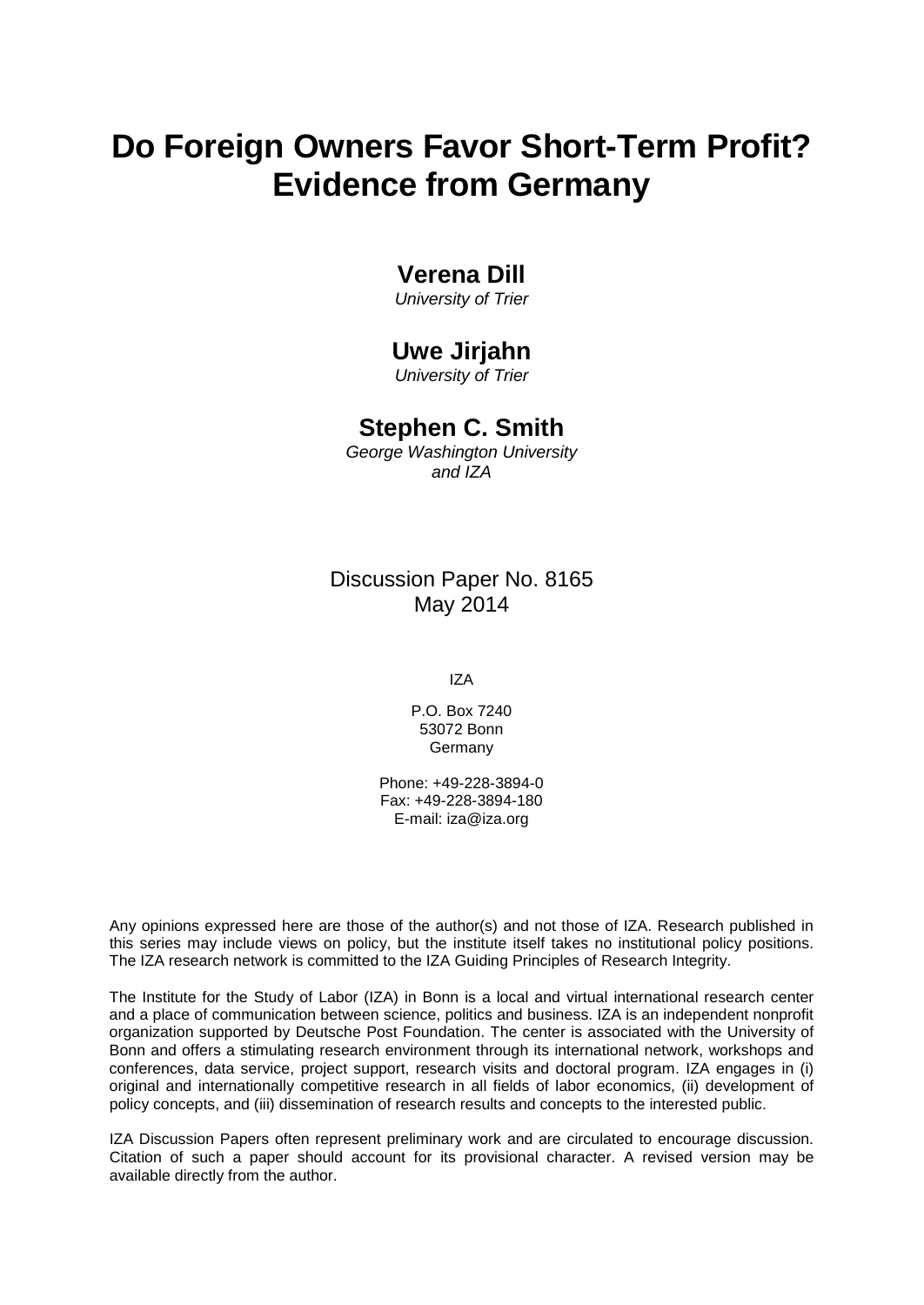IZA Discussion Paper No. 8165 May 2014

## **ABSTRACT**

## **Do Foreign Owners Favor Short-Term Profit? Evidence from Germany[\\*](#page-1-0)**

Comparing domestic- and foreign-owned firms in Germany, this paper finds that foreignowned firms are more likely to focus on short-term profit. This influence is particularly strong if the local managers of the German subsidiary are not sent from the foreign parent company. Moreover, the physical distance between the foreign parent company and its German subsidiary increases the probability of focusing on short-term profit. These findings conform to the hypothesis that foreign owners facing an information disadvantage concerning the local conditions of their subsidiaries are more likely to favor short-term profit. However, we do not identify differences in "short-termism" between investors from "Anglo-Saxon" and other foreign countries; rather, results point in the direction of more general features of corporate globalization.

JEL Classification: F23, G34, M16, P10

Keywords: foreign ownership, short-termism, asymmetric information, globalization, multinational enterprises, stakeholders

Corresponding author:

Stephen C. Smith Department of Economics Monroe Hall 306 (2115 G St. NW) George Washington University Washington, D.C. 20052 USA E-mail: [ssmith@gwu.edu](mailto:ssmith@gwu.edu)

The authors thank two anonymous referees for their helpful comments. They are also grateful to Great Place to Work® Germany for providing access to the data used in this study. The views expressed in this study are those of the authors and do not necessarily reflect the views of the Great-Place-to-Work Institute.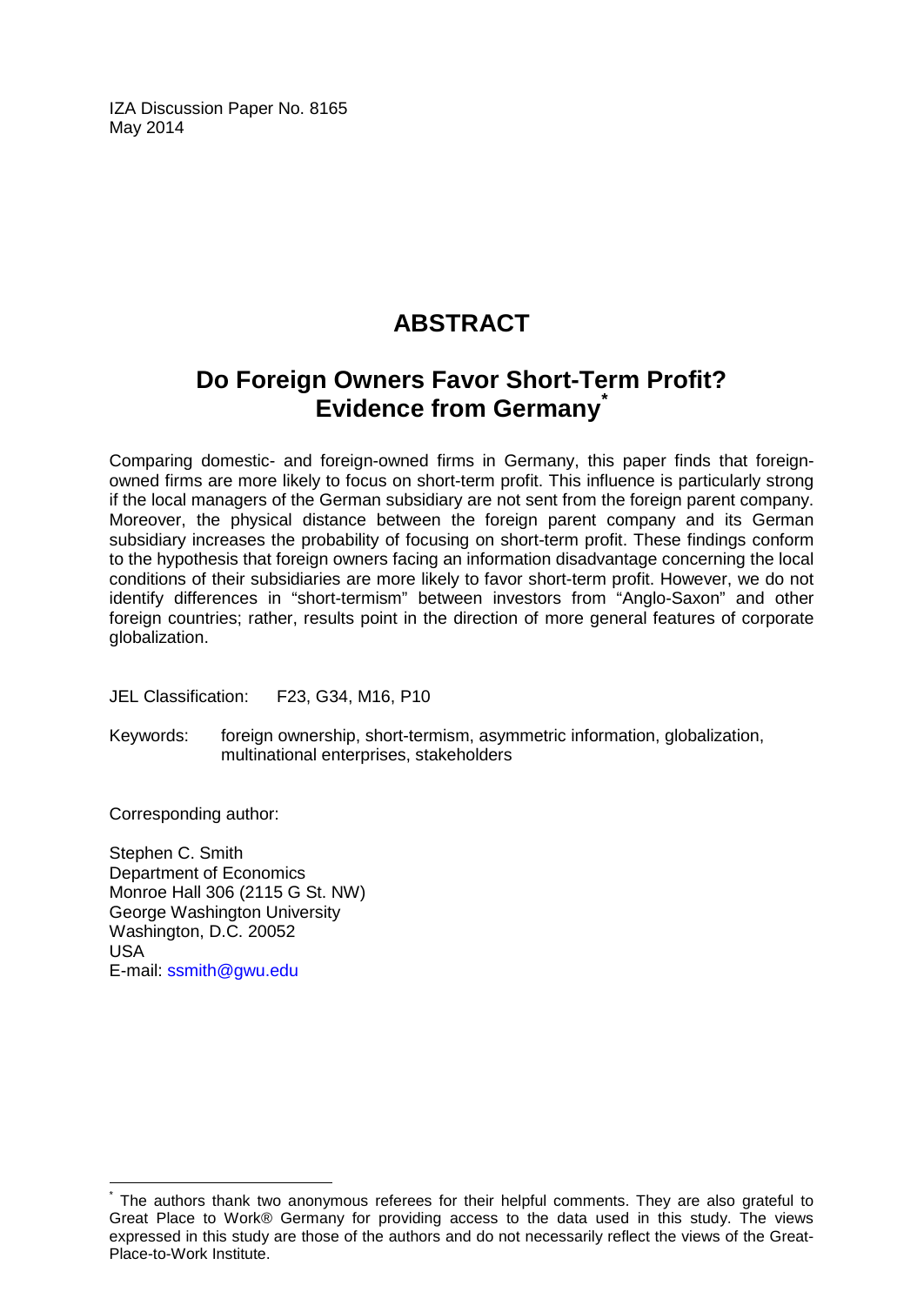## **1. Introduction**

Recent decades have witnessed an enormous growth in foreign direct investment (FDI) around the world (UNCTAD 2004). This growth in corporate globalization is usually explained by the superior products and production processes of multinational corporations (MNCs) to which other firms have no access (Helpman 2006, Markusen 1995). However, the growth in corporate globalization has also given rise to concerns about the threats to national institutions and regulatory regimes (Boyer and Drache 1996, Rodrick 1997, Sinn 2003, Stiglitz 2002).

This paper examines whether foreign MNCs in Germany favor short-term profitability over long-term growth. Germany is one of the largest host economies for inward FDI among developed countries. Traditionally, stable owners with a long-term commitment to the firm play a specific role in the German model of corporate governance. These owners have both access to inside information about the operation of the firm and the ability to influence the management. They cooperate with other stakeholders in investing in long-term firm performance. If foreign owners favor shortterm profitability over long-term growth, they deviate from the role of patient owners and, hence, may introduce tension into the German system of corporate governance.

Foreign-owned firms may operate with a shorter time horizon than domestic-owned firms for at least two reasons. First, distant owners may lack important inside information on the operation of their subsidiaries, so they must rely primarily on balance sheet criteria to monitor the performance of the subsidiaries. Accounting-based performance measurement provides information on current performance but, in general, insufficient information on long-term growth prospects. Second, foreign owners may be more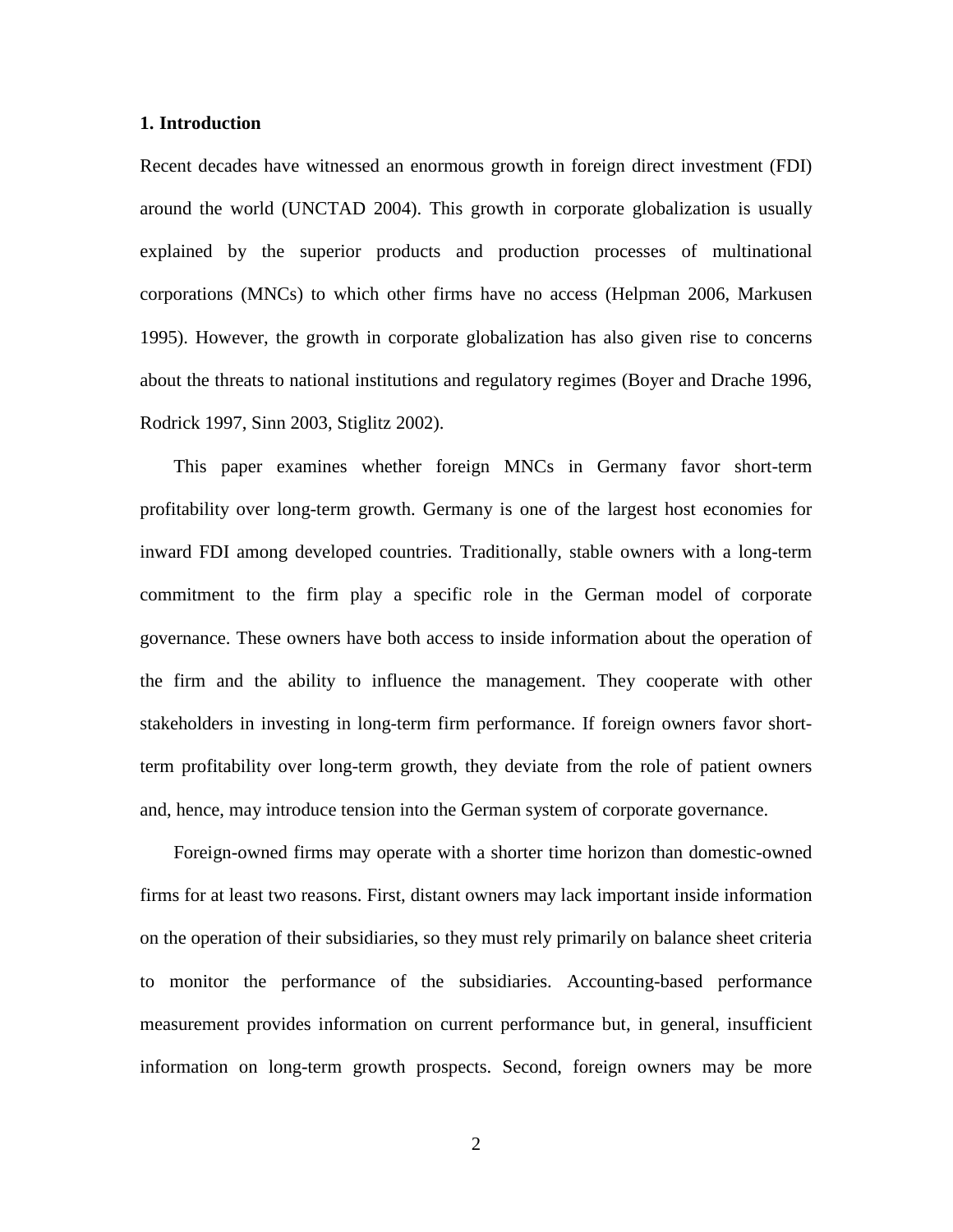exposed to international capital markets. Specifically, "Anglo-Saxon" capital markets may exert pressure on firms to focus on short-term profitability.

Our empirical analysis uses firm data conducted by Great Place to  $Work^{\circledR}$  Germany (a research group specialized in employer and employee surveys) on behalf of the German Federal Ministry of Labor and Social Affairs in 2006. The data are unique in that they provide information on whether management focuses on short-term profit or longterm sustainable value of the firm. Our estimates provide evidence that foreign-owned firms are more likely to focus on short-term profit than domestically owned firms.

This result holds true both for subsidiaries of "Anglo-Saxon" companies and subsidiaries of non-"Anglo-Saxon" companies.<sup>[1](#page-36-0)</sup> Hence, our estimates do not support the widely held view that "Anglo-Saxon" investors in particular provide a challenge to the German system of corporate governance. Rather the results point in the direction of more general features of corporate globalization.

Our specific findings suggest that communication difficulties and information asymmetries between local managers and managers of the foreign parent company contribute to the focus on short-term profit. First, we find that the focus on short-term profit is particularly strong if the local managers of the German subsidiary are not sent from the foreign parent company. Second, the physical distance between the foreign parent company and its German subsidiary increases the probability of focusing on shortterm profit. Taken together, these findings suggest that foreign owners facing an information disadvantage concerning the local growth opportunities of their subsidiaries are more likely to favor short-term profit.

While there is a burgeoning empirical literature on foreign ownership (see Bellak

3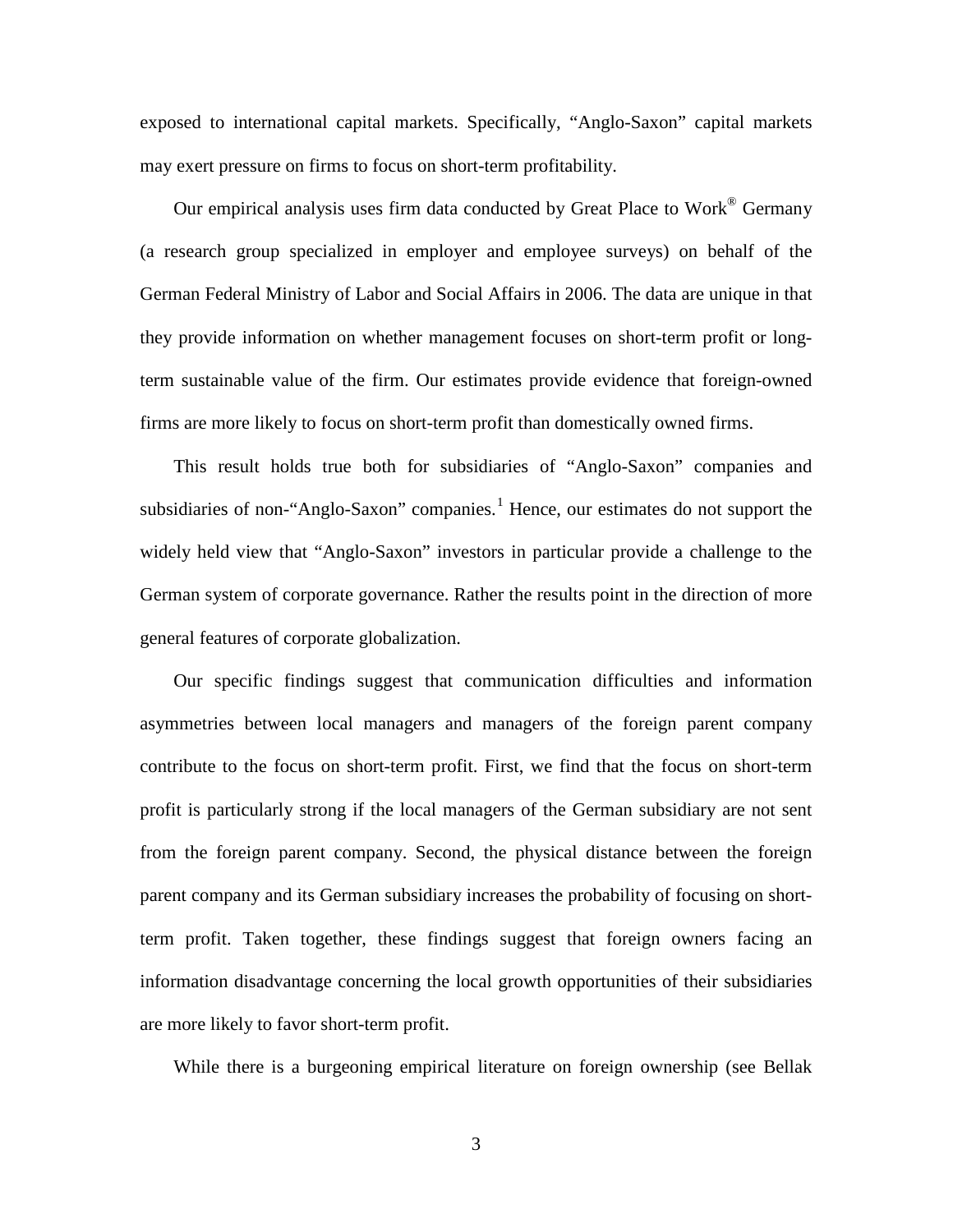2004 and Caves 2007 for surveys), little attention has been paid to short-term pressure faced by foreign-owned firms. In one of the few studies addressing questions similar to ours, Liljeblom and Vaihekoski (2010) conduct an analysis for large companies registered in Finland. Their analysis is based on a survey of financial managers and CEOs. The authors' descriptive statistics show that the respondents view foreign owners as the biggest source of short-term pressure. The finding of their exploratory study corresponds to the results of our multivariate analysis for Germany.<sup>[2](#page-36-1)</sup>

The rest of the article is organized as follows. In the second section, we provide our background discussion of the institutional setting. The third section presents the data and variables while the fourth section provides the estimation results. The fifth section concludes.

## **2. Institutional Setting and Key Research Questions**

In what follows we set the stage by sketching the traditional role of patient capital in the German system of corporate governance. We proceed by discussing the circumstances that may lead to a shorter time horizon of foreign-owned firms.

#### *2.1 The Role of Patient Capital in Germany*

Stable and patient capital is one important pillar of the German system of corporate governance (Hall and Soskice 2001, Kester 1992, Moers 1995, Porter 1992). Several features of the system contribute to a rather long-term investment horizon. In comparative perspective, there is a high level of shareholding concentration in Germany. This protects firms from hostile takeovers and, hence, contributes to cooperative and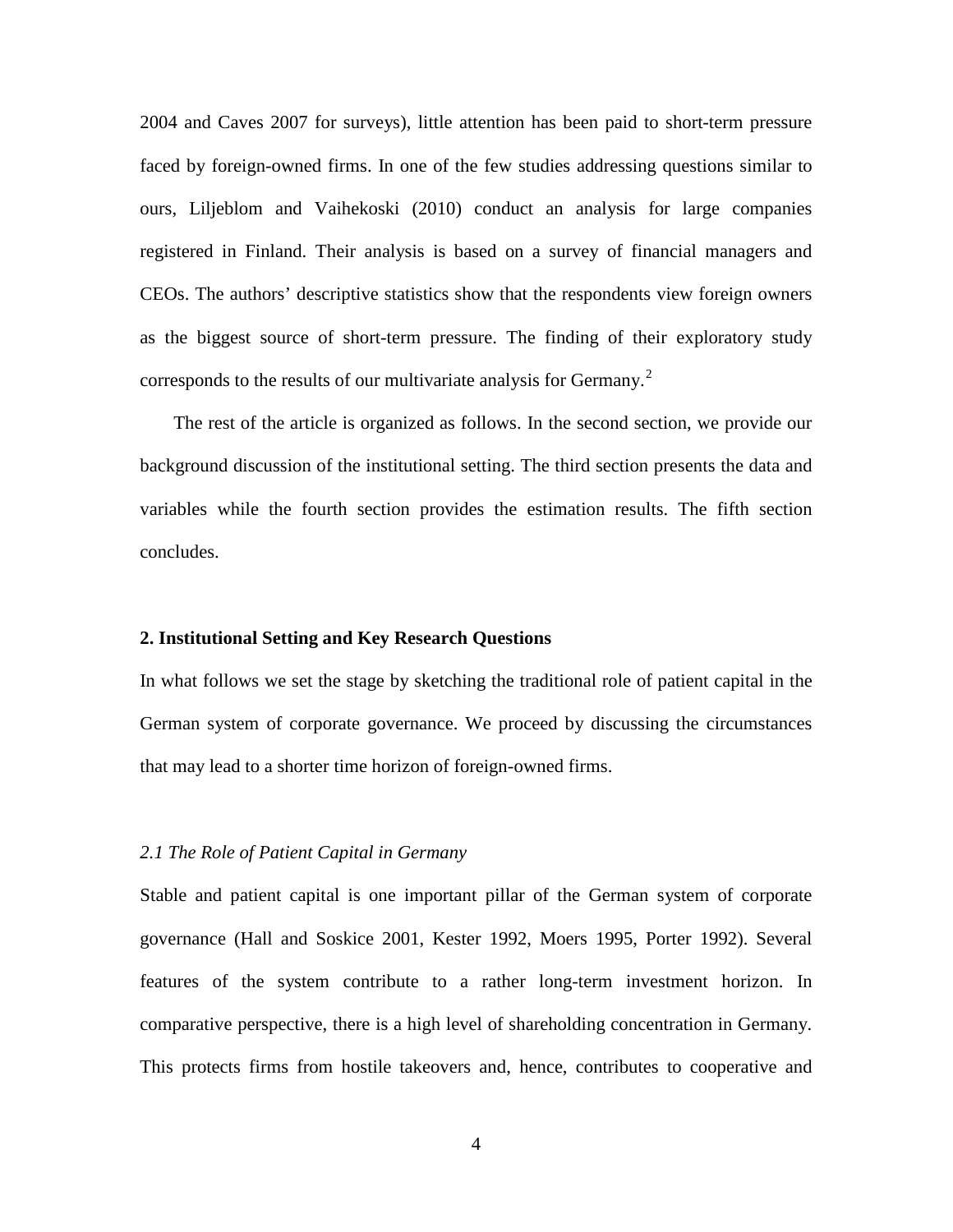trustful relationships between owners, managers, and employees (Shleifer and Summers 1988). These relationships foster joint investment of funds and effort in long-term firm performance.

Moreover, the German corporate governance system provides owners with inside information about the reputation and operation of the firm (Vitols et al. 1997). There is a dense network of firms that links the managers inside a firm to their counterparts in other firms. The network consists of close relationships with major suppliers and clients, crossshareholdings, and joint membership of firms in industry associations. Within this business network, firms share information that is not available from accounting-based performance measurement. The inside information allows investors to pursue long-term strategies as it provides unique knowledge about growth opportunities. In large firms, shareholders have access to additional information through a dual board structure. A supervisory board is responsible for appointing and monitoring members of the management board and for approving strategic business decisions. The dual board structure provides an opportunity for intense communication between shareholder representatives and managers.

A unique feature of the German model of corporate governance is the high degree of institutionalized employee voice. Works councils provide a highly developed mechanism for codetermination at the establishment level (Huebler and Jirjahn 2003, Jirjahn 2010). They help monitor managers from within the firm and make information more transparent. Works councils protect employees from managers unilaterally taking actions against their interest. This increases employees' willingness to enhance their firmspecific skills and to provide support to owners in investing in long-term firm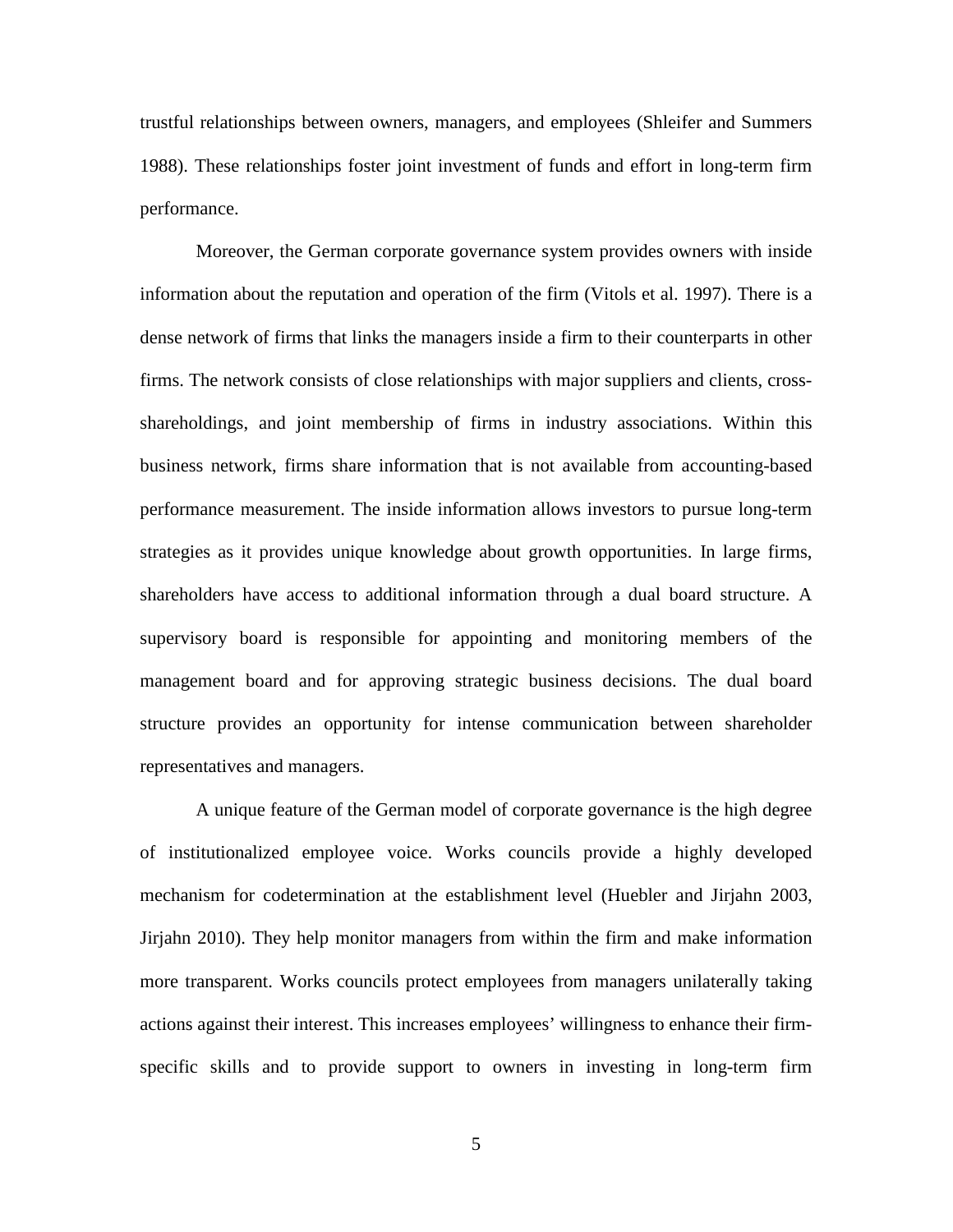performance (Smith 2006). Furthermore, employee voice is institutionalized through codetermination at the supervisory board level (Fauver and Fuerst 2006, Renaud 2007). Up to the half of supervisory board members are employee representatives elected by the workforce (usually works councilors) or appointed by external trade unions. Supervisory board codetermination provides a channel for communication between shareholders and employees that is not filtered by the managers of the firm. This also gives shareholders further access to inside information.

Altogether, a high level of shareholding concentration, investors' access to inside information, and institutionalized employee voice imply a specific role of patient capital in the German system of corporate governance. Indeed, empirical research indicates that German firms have a longer time horizon compared to their counterparts from "Anglo-Saxon" countries (Black and Fraser 2002, Carr 1997, Coates et al. 1995).

However, the system has not been without change (Jackson et al. 2005). Starting in the 1990s, the German government enacted a series of laws that aimed at liberalizing financial markets and promoting the growth of the German stock market. Banks began to build up their investment banking activities and to withdraw from an active role in the corporate governance of non-financial firms. The shareholding of institutional investors increased and a number of the large German firms proclaimed the adoption of a shareholder value orientation (Fiss and Zajac 2004). While these changes have led some observers to view Germany as converging to a liberal "Anglo-Saxon" model of corporate governance, several reasons suggest that the changes have been rather gradual modifications within the German system (Vitols 2004, 2005). Large shareholders other than banks still play an important role in corporate governance and have maintained their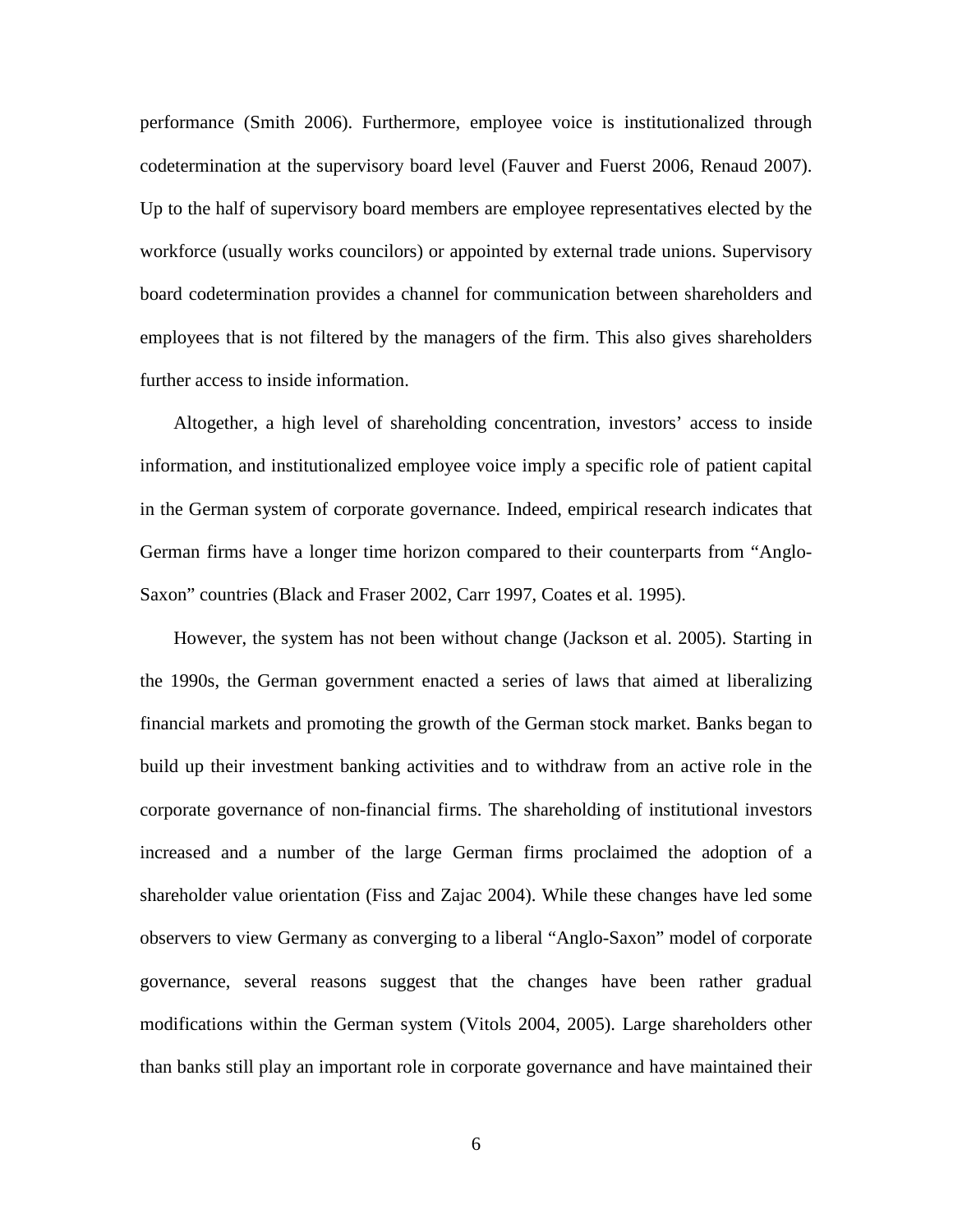commitment to the firms. These shareholders include founders and families, the state, and other companies. The exit of banks from monitoring and control has had only a limited influence on the system, because bank ownership was typically limited to a small set of large listed companies. Even in these companies, bank exit has been partially substituted for by new investors from the insurance and fund industry. Furthermore, the features of the German system of corporate governance (e.g., the dual board structure) imply that shareholder value orientation is often negotiated between the various groups of stakeholders. This is likely to influence and modify the nature of shareholder value orientation, and the extent to which a firm follows a short-term strategy.

A more fundamental challenge to the German system of corporate governance may come from abroad through corporate globalization. Germany is one of the largest host economies for inward FDI among developed countries (Jost 2011). Comparing the stocks of inward FDI for the year 2009, Germany was ranked position four, after the United States, the United Kingdom, and France. Germany experienced an enormous growth in the inward FDI stock in the last two decades. The stock rose from US\$ 120 billion in the year 1990 to US\$ 937 billion in the year 2009. Foreign-owned firms in non-financial industries account for about 20 percent of total gross value added and employ more than 10 percent of all workers in those industries.

Foreign owners bring different firm strategies to the host country and may face difficulties in adjusting to the institutional and cultural framework of the host country (Kostova and Roth 2002). In what follows we examine whether foreign owners have a shorter time horizon and, hence, may favor short-term profitability over long-term growth. From a theoretical point of view, there are at least two potential factors that can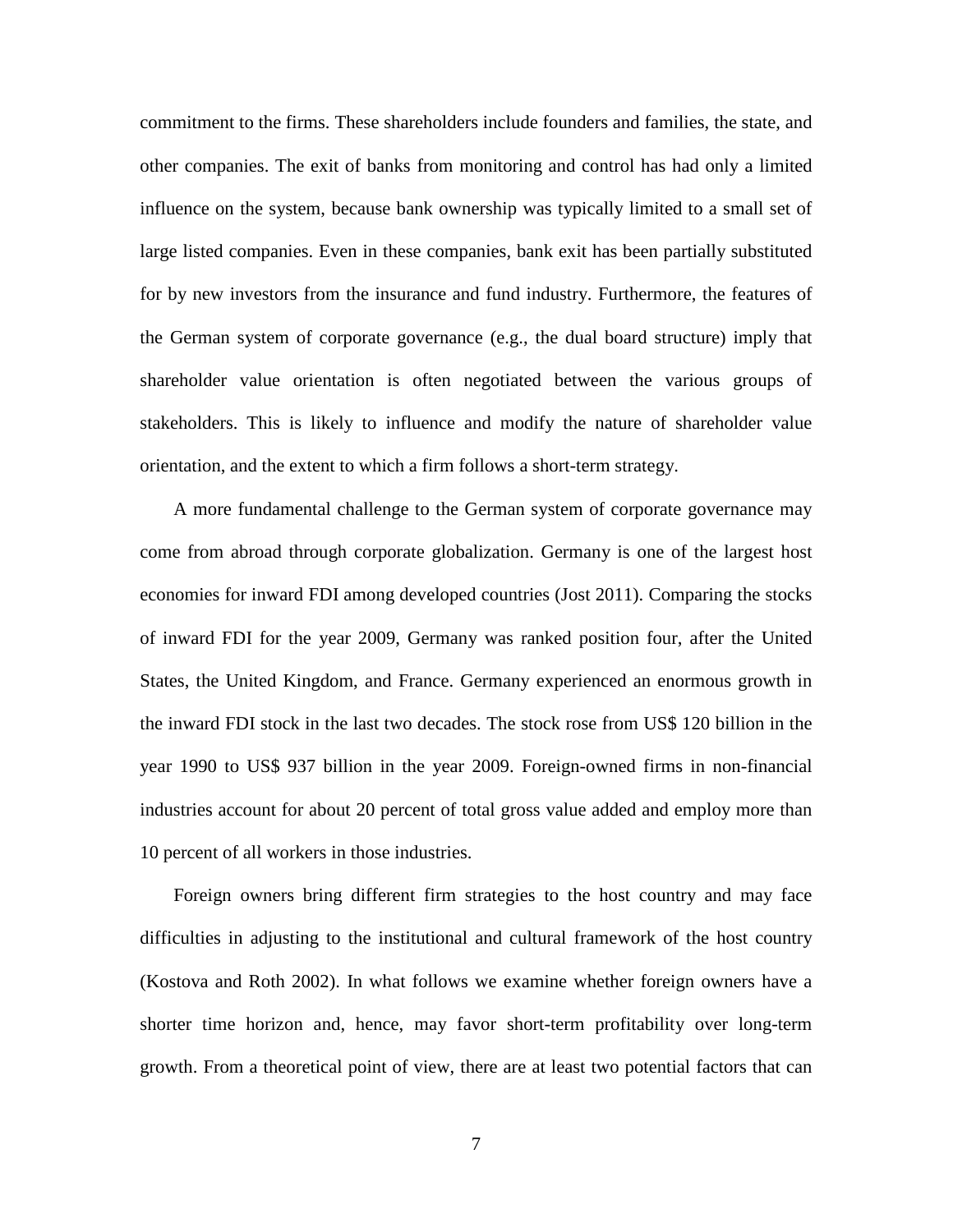contribute to a shorter time horizon of firm with foreign ownership. First, foreign owners may have less access to the local information networks that provide inside information on long-term growth opportunities. Second, foreign owners may be more exposed to shortterm pressure from international capital markets.

## *2.2 Information Asymmetries and the Time Horizon of Foreign-Owned Firms*

The managers of a foreign parent company have an information disadvantage if the information on long-term growth opportunities is "soft" so that it can only be collected through personal relationships and direct contacts with local stakeholders in the host country. Time and transportation costs limit their opportunities to obtain valuable inside information through informal talks with local stakeholders (Bae et al. 2008, Kang and Kim 2010).

Managers of the local subsidiary to some extent may have better access to the informal information networks in the host country. However, it can be difficult for them to convince the managers of the foreign parent company. To the extent the parent company's managers lack sufficient knowledge about the local conditions of the subsidiary, they face problems in verifying the inside information conveyed by the managers of the local subsidiary (Jirjahn and Mueller 2014). As a consequence, the managers of the parent company may be less willing to use such information. Instead of adopting a subsidiary-specific firm policy negotiated with local stakeholders, they tend to move unilaterally to implement practices and policies in accord with the general standards of their multinational company (Heywood and Jirjahn 2014).

Moreover, even managers of the local subsidiary may have an, albeit less strong,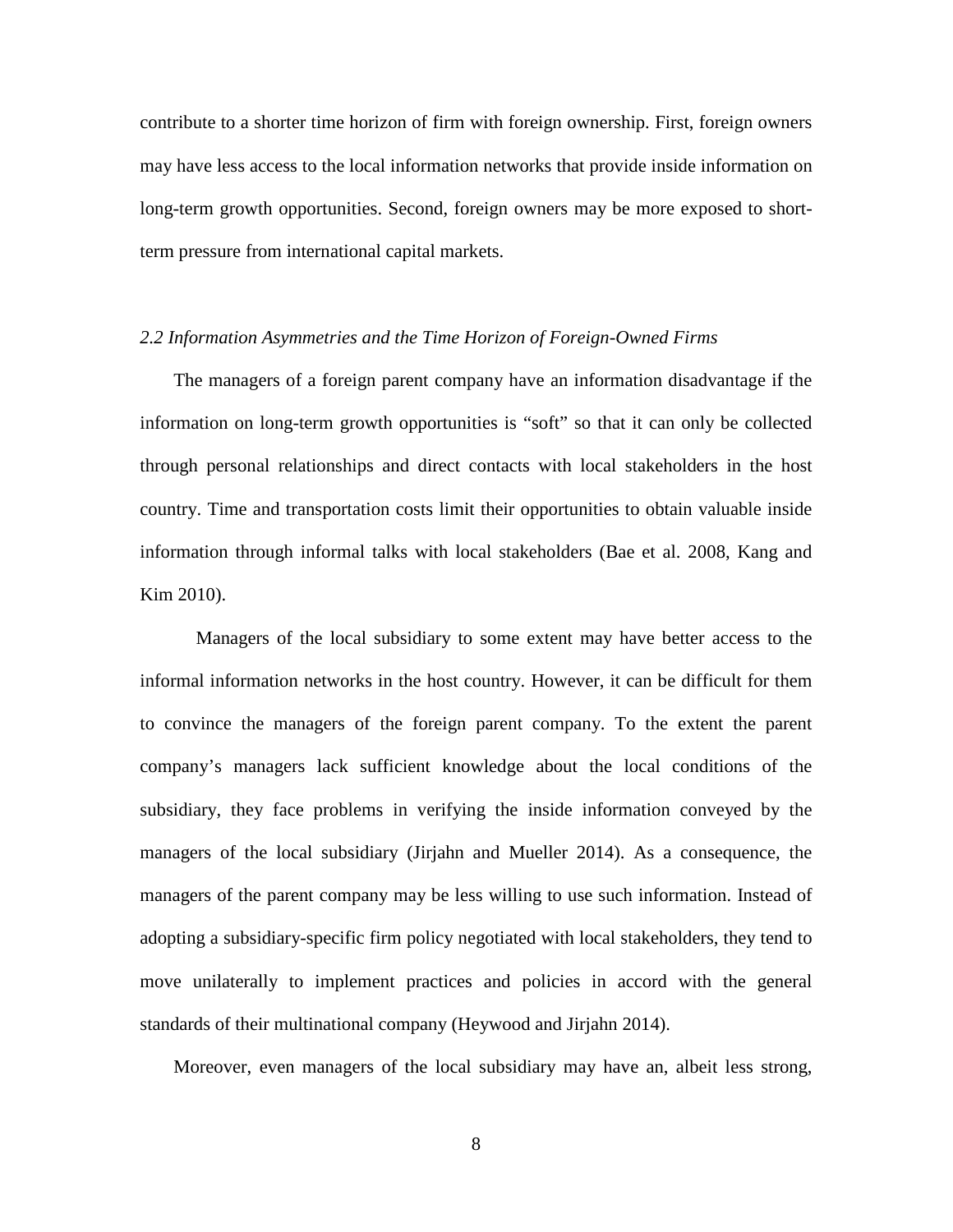information disadvantage if it is more difficult for representatives of a foreign-owned firm to build trustful relationships with local stakeholders. Key decisions are made overseas by managers of the foreign parent company. Local stakeholders in the host country (e.g., employees, suppliers and lenders) have only very limited access to the information possessed by the parent company's managers. Such lack of transparency hampers the development and trust and cooperation between the foreign-owned subsidiary and its local stakeholders. Hence, local stakeholders in the host country are less willing to share their inside information on long-term growth opportunities with the local managers of the foreign-owned firm.

Altogether, if foreign-owned subsidiaries make less use of inside information, they may miss long-term growth opportunities. As the managers of the parent company lack important inside information on the operation of their subsidiaries, they rely primarily on balance sheet criteria to monitor the performance of the subsidiaries. Accounting-based performance measurement provides information on current firm performance but insufficient information on long-term growth prospects (Hayes and Abernathy 1980, Johnson and Kaplan 1987, Kaplan 1984). This suggests that foreignowned firms face increased short-term pressure.

## *2.3 International Capital Markets and the Time Horizon of Foreign-Owned Firms*

Foreign-owned firms may be also subject to increased short-term pressure because their parent companies are more exposed to international capital markets. These markets entail an increased risk of hostile takeovers. In order to reduce the risk of a takeover, the managers of a foreign parent company must keep the stock price high. If the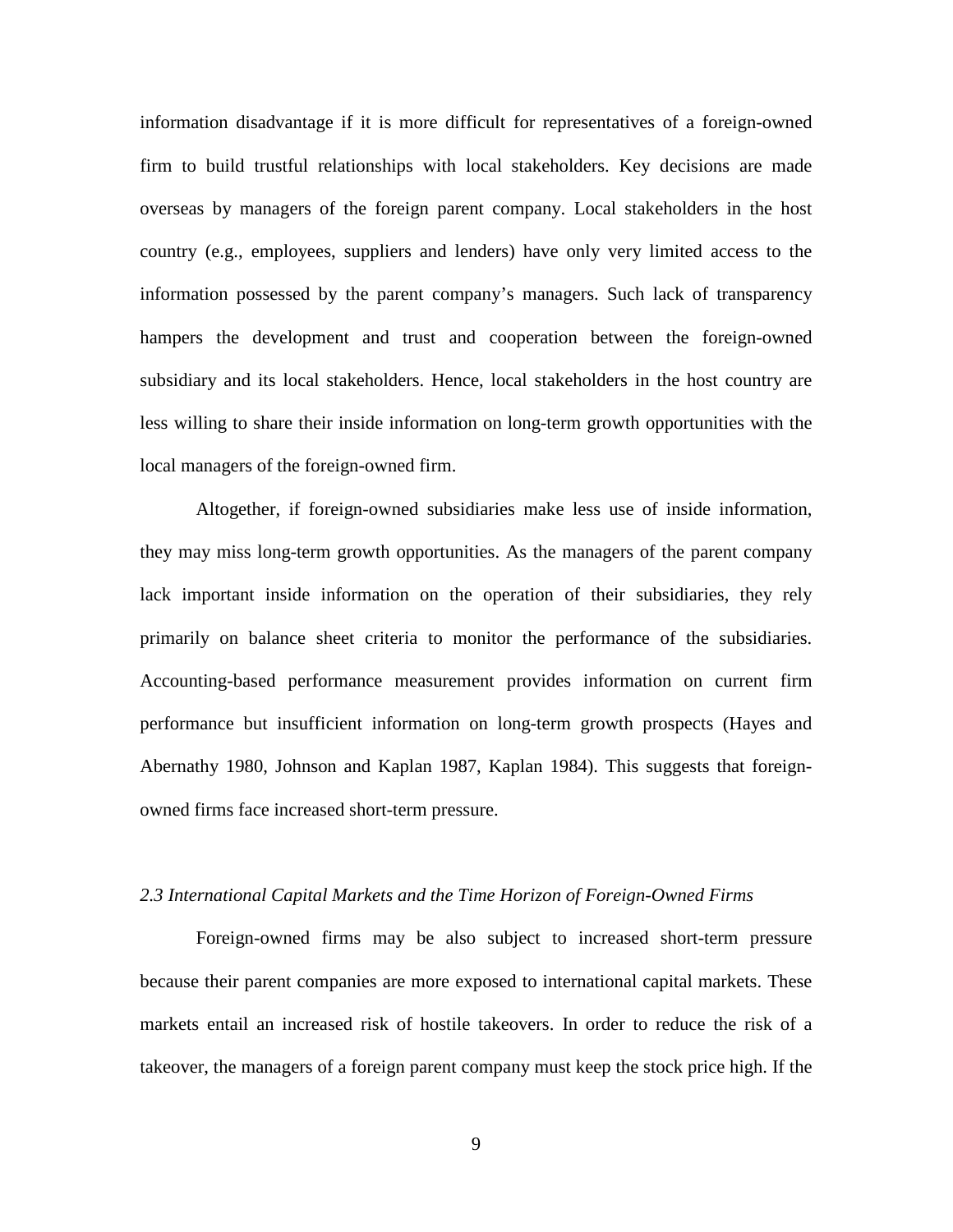capital markets undervalue investments that pay off only in the long run, managers must maximize short-term profit to increase the current price of the stock (Stein 1988). Moreover, if stock prices involve a short-term speculative component and investors have heterogeneous beliefs, managers may attract overconfident investors by taking actions that boost the short-term stock performance (Bolton et al. 2006, Scheinkman and Xiong 2003). This helps reduce the cost of capital.

It has been argued in the literature that "Anglo-Saxon" type capital markets exert this kind of short-term pressure (Jacobs 1991, Porter 1992). Hence, foreign owners from "Anglo-Saxon" countries in particular may face short-term pressure from financial markets and transmit the pressure to their subsidiaries. However, to the extent that multinational companies from other countries internationalize their shareholder basis (with shares being quoted on "Anglo-Saxon" stock exchanges), these companies may be also exposed to the short-term pressure from "Anglo-Saxon" type capital markets.

## **3. Data and Variables**

## *3.1 Data Set*

Our empirical investigation uses representative firm data collected by Great Place to Work® Germany in the year 2006. The survey was conducted on behalf of the German Federal Ministry of Labor and Social Affairs. Managers of 339 firms answered a comprehensive online questionnaire. The questionnaire covers various aspects of firm structure and firm behavior with an emphasis on issues related to human resource management. The population of the survey consists of firms with 20 or more employees. The 339 firms are almost evenly spread across the different industries in Germany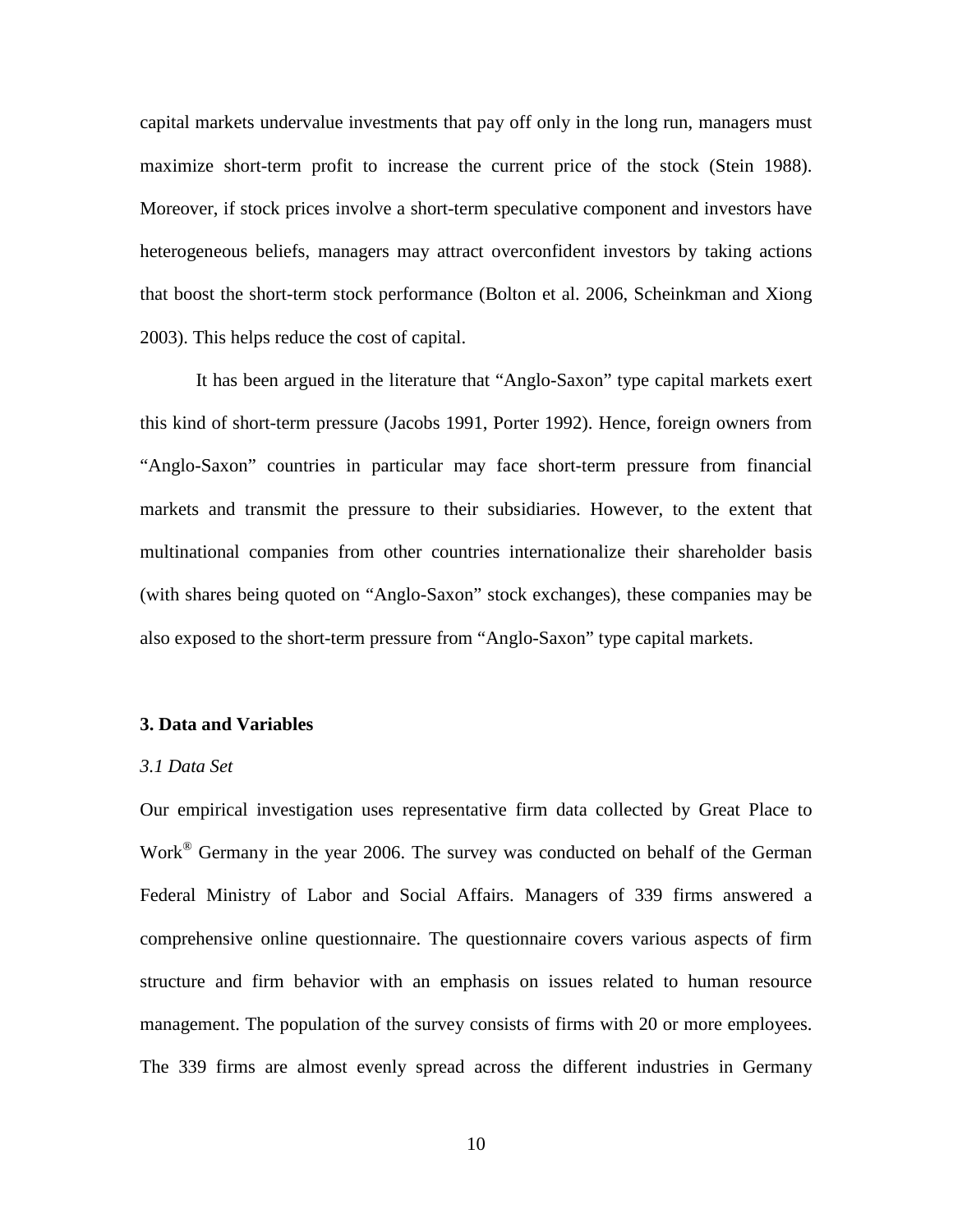(Berger et al. 2011). For our empirical analysis we exclude the public sector and nonprofit organizations. After eliminating observations for which full information is not available, the investigation is based on data from 192 firms.

#### *3.2 Key Variables*

Table 1 and Table 2 show the definition of variables and their descriptive statistics. Our critical dependent variable is based on the following question: 'When pursuing the profit motive one can focus on quarterly profit or on longevity and longterm maintenance of value. What is the focus of your organization within this field of tension?' Interviewees respond on a Likert scale ranging from 1 (focus on quarterly profit) to 4 (focus on longevity). There are about 50 percent of observations falling into category 4, 37 percent into category 3, 9 percent into category 2, and 4 percent into category 1.

Our main dependent variable is a dummy equal to 1 if the firm falls into category 1, 2 or 3. It is equal to 0 if the firm falls into category 4. Hence, we consider a firm as having a stronger focus on short-term performance if it does not fully account for longterm sustainable value of the firm. In order to check the robustness of results, we also present regression results with alternative definitions of the dependent variable. We capture extreme short-termism by a dummy variable that is only equal to 1 if the firm has a focus on quarterly profit (category 1). This dummy is equal to 0 otherwise (categories 2, 3, or 4). Furthermore, we consider the degree of short-term orientation in more detail by using an ordered dependent variable with a four point scale. The scale in Table 1 is recoded in inverse order so that a higher scale point reflects a stronger orientation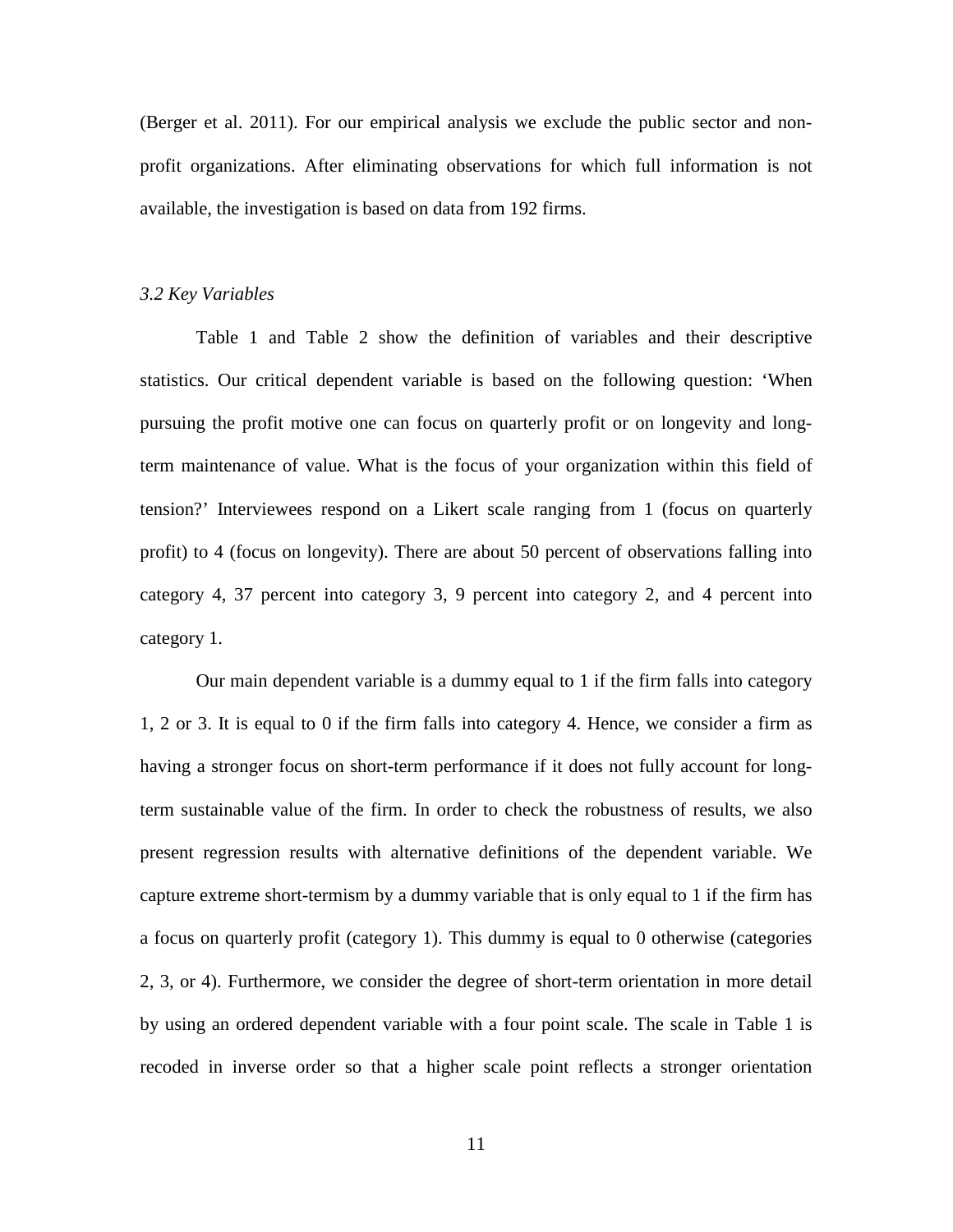towards short-term profit.

Our key explanatory variable is a dummy variable equal to 1 if the firm is foreign owned. The survey asks whether or not the firm is majority-owned by another company. If the answer is 'yes', interviewees are asked to provide information on the location of the parent company. This allows us to identify if the firm has a dominant foreign owner. 11 percent of the firms in the sample are majority foreign owned.

In a further step, we differentiate between different types of foreign-owned firms. First, we distinguish between subsidiaries of "Anglo-Saxon" companies and subsidiaries of non-"Anglo-Saxon" companies. If companies from "Anglo-Saxon" countries are disproportionately exposed to "Anglo-Saxon" type capital markets, these companies in particular may transmit short-term pressure to their subsidiaries. Yet, to the extent other companies are also listed on "Anglo-Saxon" stock exchanges or factors other than capital markets play a decisive role in short-termist behavior, we should observe that both "Anglo-Saxon" and non-"Anglo-Saxon" foreign owners exert short-term pressure on their subsidiaries.

Second, we distinguish between foreign-owned subsidiaries whose local top managers are sent from the parent company and foreign-owned subsidiaries whose local top managers are not primarily sent from the parent company. Our theoretical considerations suggest that foreign owners focus on the short-term performance of their subsidiaries if they lack important inside information on long-term growth opportunities. The degree to which foreign owners lack inside information can vary across firms. Local managers sent from the parent company are more likely to share the same mother language, culture and understanding of business with the parent company's managers.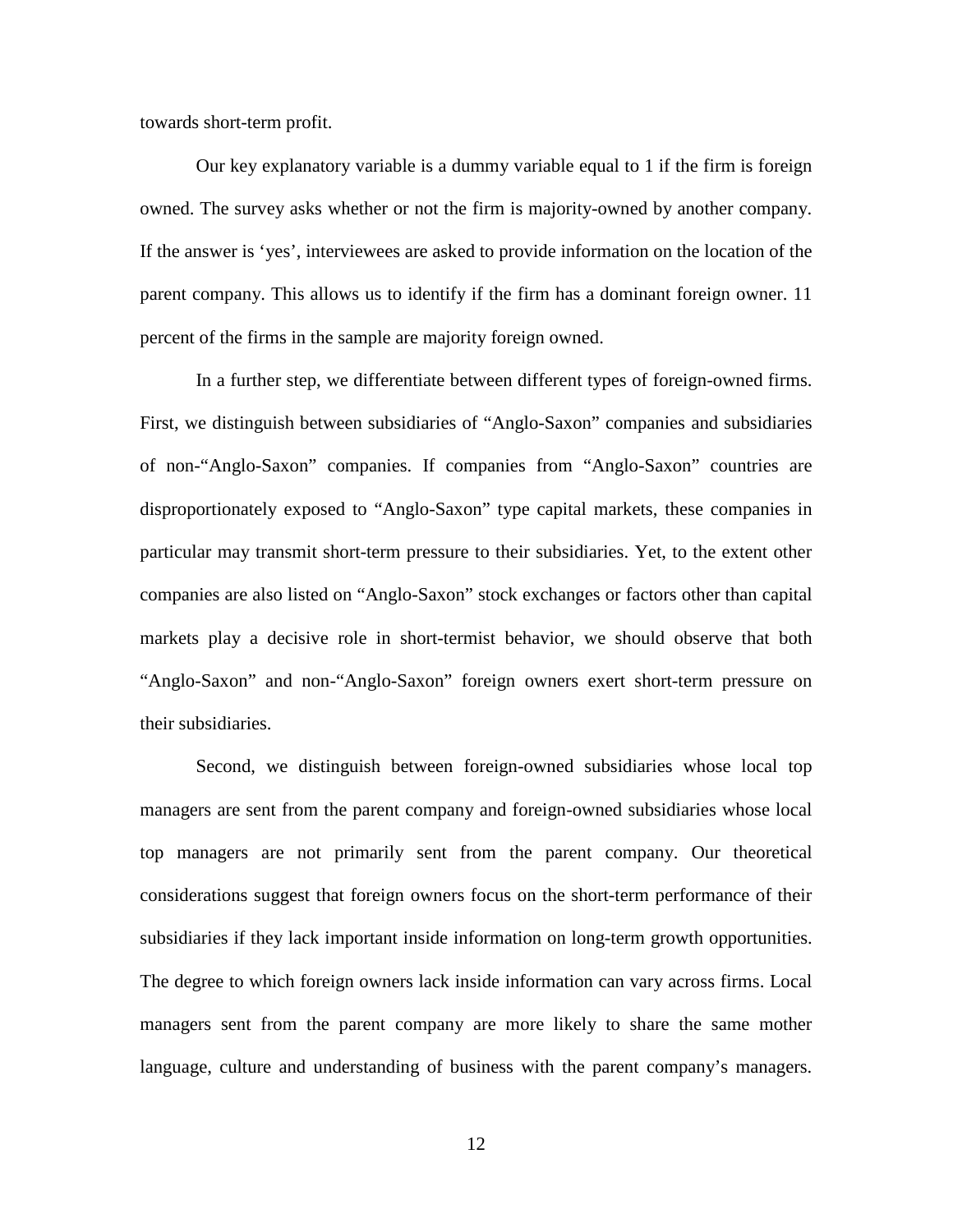This makes communication easier and, hence, increases the chance that local managers can convincingly provide inside information to the parent company. Better access to local inside information on long-term growth opportunities, in turn, reduces the weight given to short-term performance of the subsidiary. Altogether, if the asymmetric information hypothesis is correct, then foreign-owned subsidiaries with managers sent from the parent company should not face the same amount of short-term pressure as foreign-owned subsidiaries whose managers are not primarily sent from the parent company.

Third, we account for the physical distance between the foreign parent company and its German subsidiary as an alternative approach to examine the mechanism of lacking inside information. As emphasized in our background discussion, inside information on long-term growth opportunities may be soft. It can only be collected through personal relationships and direct contacts with local stakeholders in the host country. To the extent physical distance entails extra time and transportation costs, it limits the opportunities for the foreign parent company's managers to talk to local stakeholders in person and, hence, increases their information disadvantage (Chan et al. 2005, Kang and Kim 2010). Against this background, we hypothesize that if the asymmetric information explanation is correct, then greater physical distance between the foreign parent company and its German subsidiary will be associated with increased short-term pressure on the subsidiary. Distant foreign owners lack inside information to a larger extent and, hence, would be more likely to focus on the short-term performance of their subsidiaries.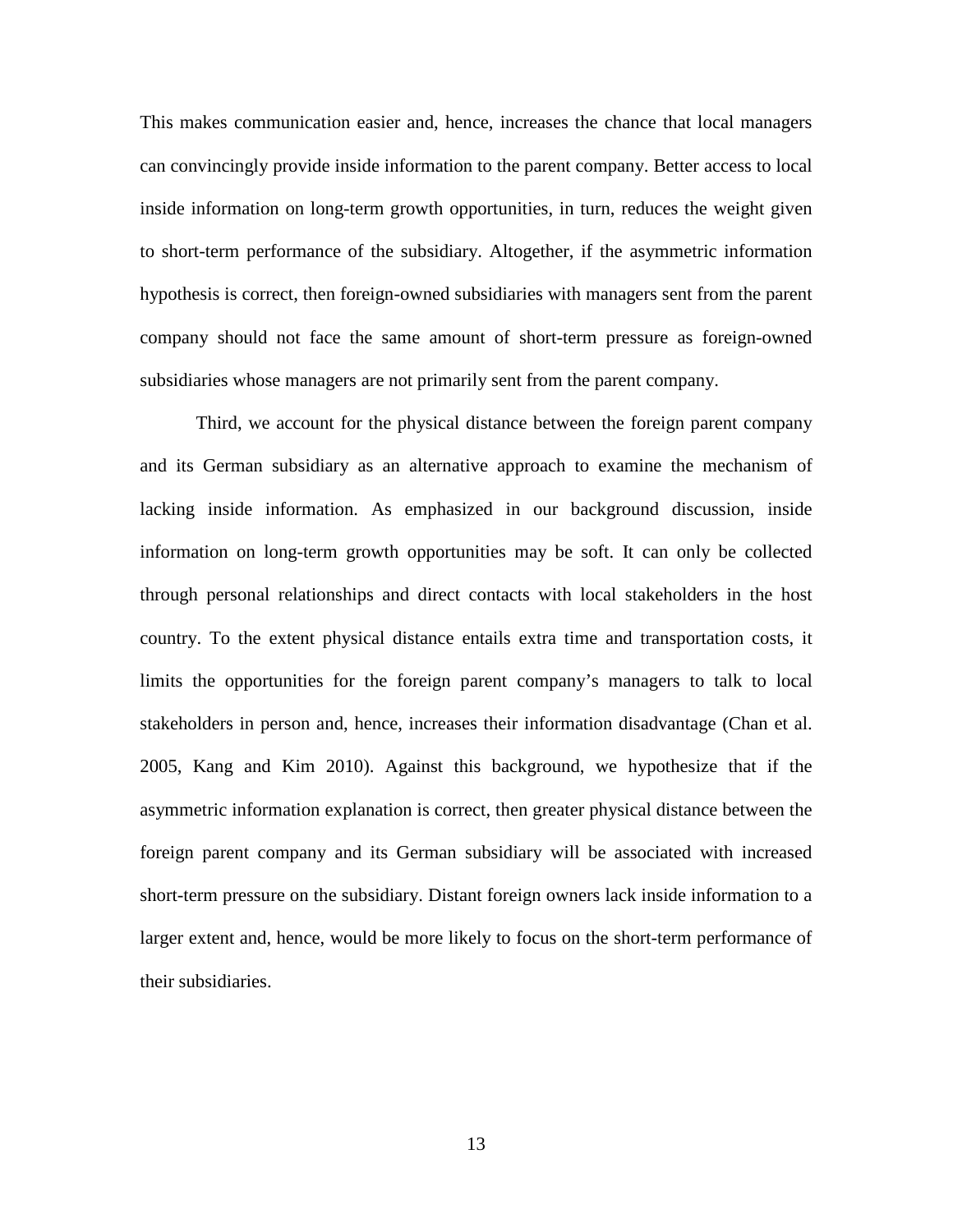### *3.3 Control Variables*

In the regressions, we also include a dummy variable for domestic-owned subsidiaries. This is important as it helps examine whether subsidiaries in general or foreign-owned subsidiaries in particular face short-term pressure. If subsidiaries in general face some short-term pressure from their headquarters (Loescher 1984), the variables for domesticand foreign-owned subsidiaries should take significant coefficients of similar magnitude. Yet, if foreign-owned subsidiaries in particular face short-term pressure, the estimated coefficient on the variable for a domestic-owned subsidiary should be smaller or even insignificant.

We include two variables capturing the firm's market strategy. We capture the firm's innovation activities with a dummy variable equal to 1 if the firm has launched new products or services in the last three years. Innovation activities usually pay off only in the long run. Hence, an innovation-based strategy should induce a longer time horizon of managers and owners. They must take care for longevity of the firm in order to benefit from the future returns of their innovation investment. Furthermore, we include a variable for a market strategy emphasizing the quality of products and services. This market strategy should also be associated with a longer time horizon. Producing high-quality products helps build reputation (Bar-Isaac 2005, Hoerner 2002, Shapiro 1983). Reputation, in turn, increases long-term sales opportunities and, hence, provides incentives to take care for the longevity of the firm. These controls help isolate the impact of foreign ownership per se from that of the firm's market strategy.

Subsidiaries of foreign multinational companies tend to rely more extensively on performance management practices and variable pay (Bloom and Van Reenen 2010,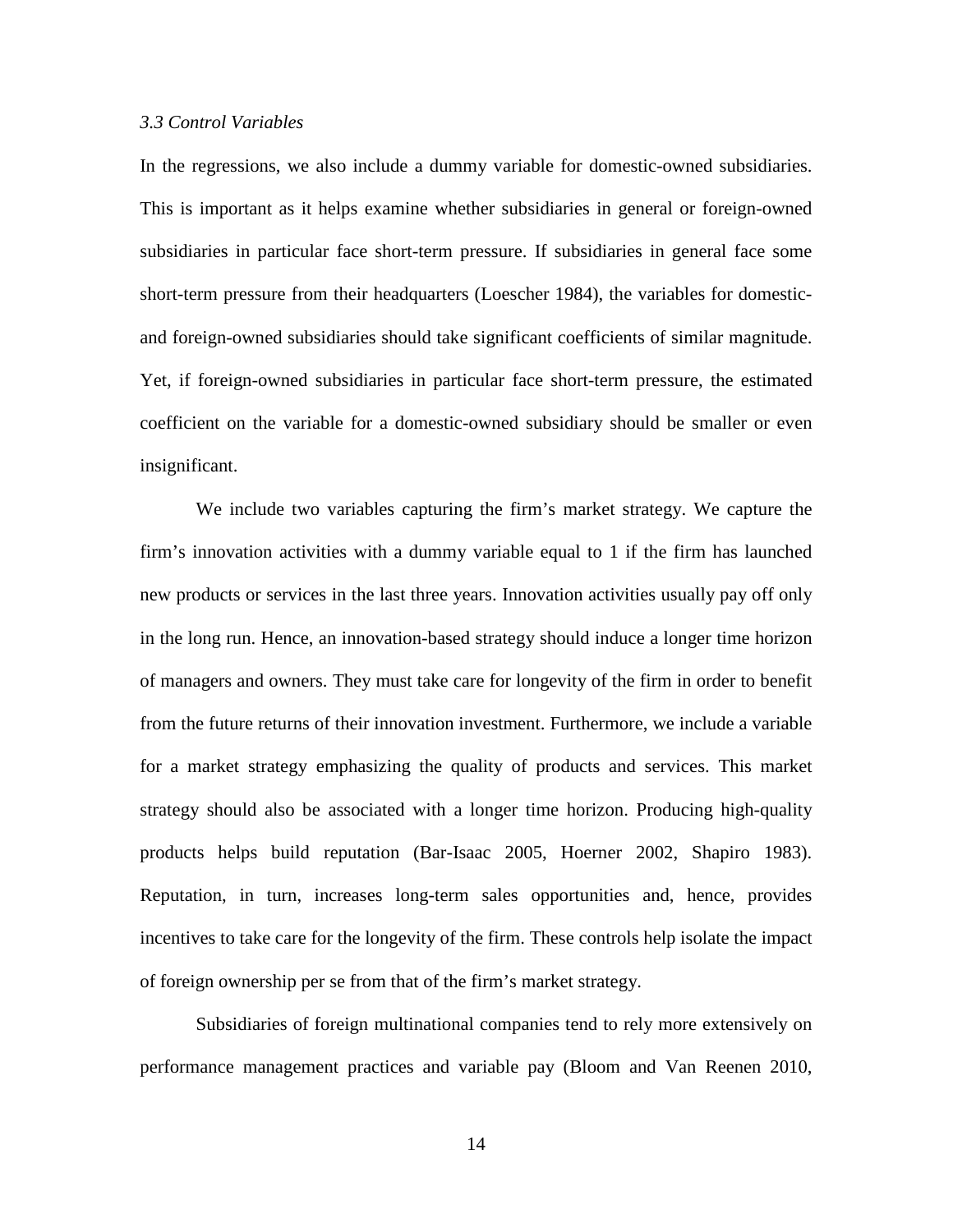Heywood and Jirjahn 2014, Poutsma et al. 2006). In order to examine whether or not foreign owners influence the managers' time horizon through an increased use of performance pay, we include variables capturing performance-related pay for managers. First, we consider the average share of performance-related pay in managers' total compensation. To the extent variable pay is linked to current performance, it provides incentives for managers to make short-term decisions. Hence, the average share of performance-related pay should be positively associated with the focus on short-term profit. Second, we account for managerial profit sharing. On the one hand, profit sharing also rewards current performance. On the other hand, profit sharing is more likely to be used in repeated game situations that help mitigate free rider problems (Che and Yoo 2001). Those situations may induce managers to focus on long-term firm performance. Moreover, profit sharing provides incentives for multitasking (Baker 2002) involving cooperation and mutual help within the firm (Drago and Turnbull 1988). This may reinforce the incentive to focus on long-term profit. Third, we include a variable for managerial share ownership. To the extent share prices reflect the long-term value of the firm, managerial share ownership may provide long-term incentives. Yet, if there are capital market imperfections, share ownership provides incentives to invest only in those projects that are visible to the market for corporate ownership (Souder and Bromiley 2009, 2012). These controls help isolate compensation practices from foreign ownership per se.

General firm characteristics are controlled for by variables for the size, the age, and the legal form of the firm. Finally, we include 9 out of 10 industry dummies to capture sectoral differences in product markets and the nature of production.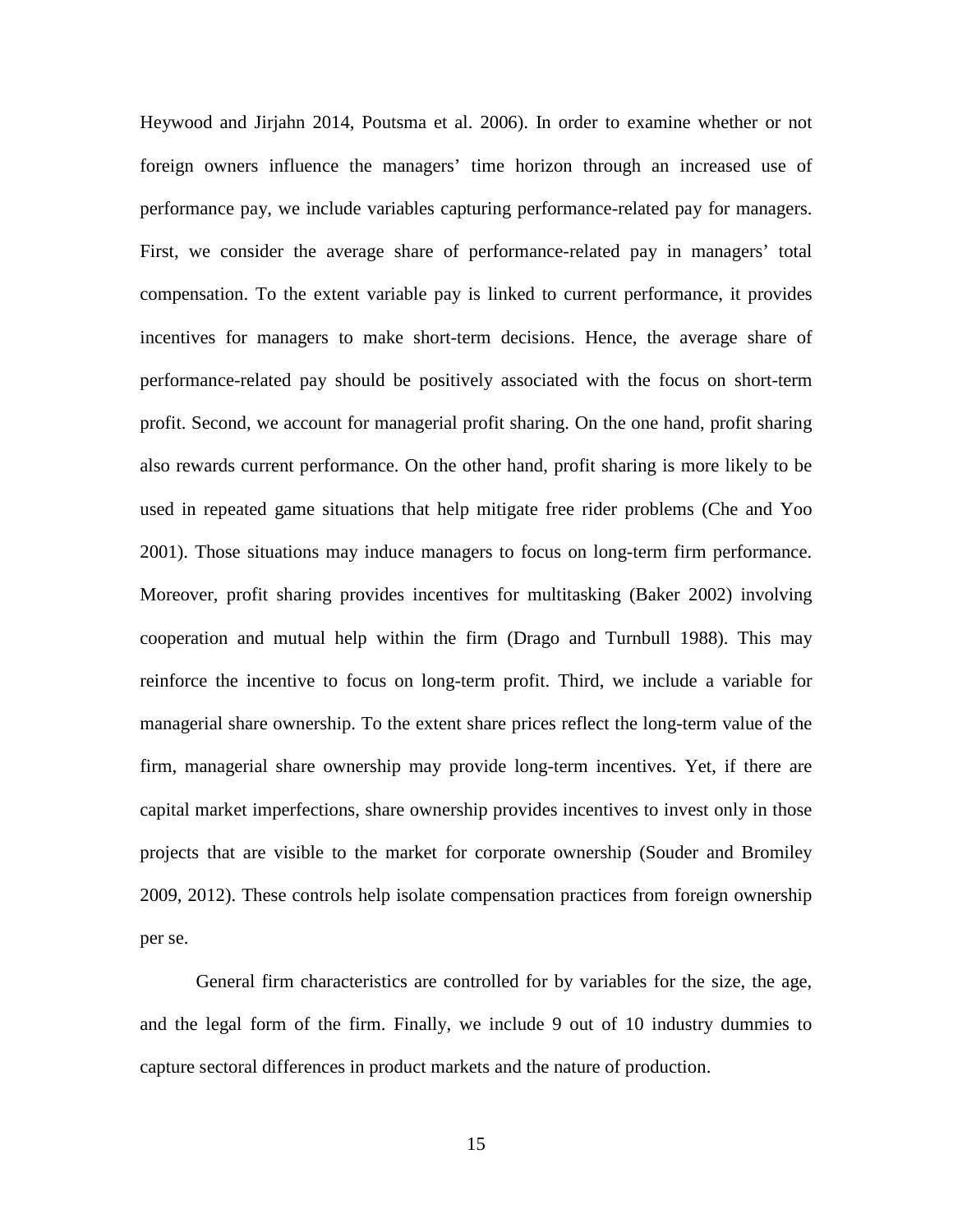## **4. Results**

#### *4.1 Initial Regressions*

Table 3 provides a series of initial probit estimates with our main dependent variable for an orientation toward short-term profit. The variable is a dummy equal to 1 if the firm does not fully account for long-term sustainable value of the firm.

In regression (1), we include only a constant and the dummy variable for a foreign-owned subsidiary. The variable takes a positive coefficient that is both statistically and economically significant. Foreign-owned firms have a 46 percentage point higher probability of focusing on short-term profit.

In regression (2), we expand the specification by additionally including industry controls, variables for general establishment characteristics, and the dummy for a domestic-owned subsidiary. [3](#page-36-2) While the coefficient on domestic-owned subsidiaries is not significant, the coefficient on foreign-owned subsidiaries remains statistically significant. Hence, focusing on short-term profit is not a general phenomenon of subsidiaries, but a specific phenomenon of foreign-owned subsidiaries. The estimated magnitude of the influence of foreign ownership increases slightly when including the control variables. Foreign ownership is associated with a 50 percentage point higher probability that a firm has a focus on short-term profit. Turning to the general firm characteristics, the variable for establishment size takes a significant coefficient. Managers of larger establishments are more likely to focus on short-term profit.

In column (3), we continue to add controls by including variables for innovativeness and a quality-based strategy. Conforming to theoretical expectations, both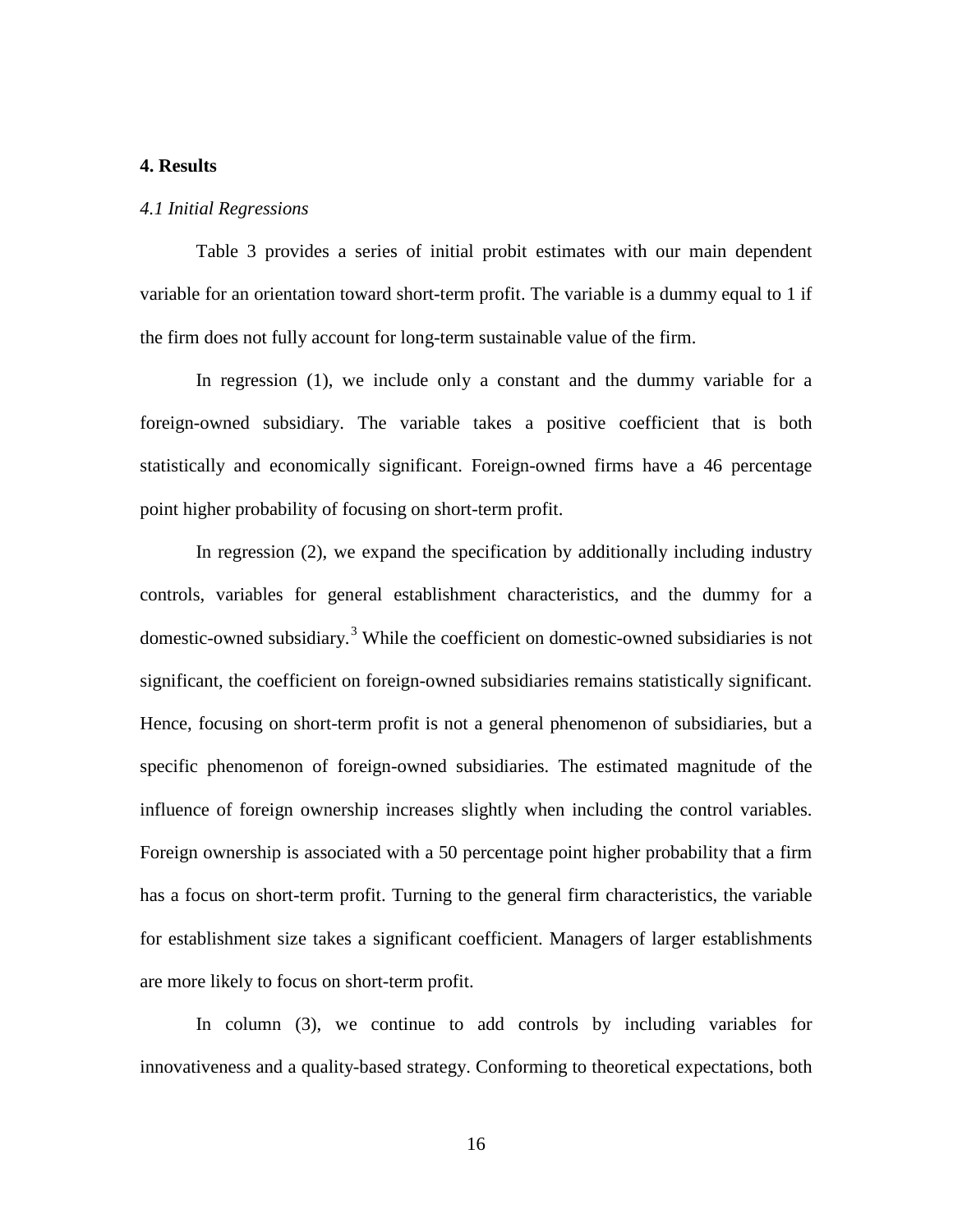variables emerge as significantly negative determinants of the probability that the firm has a focus on short-term profit. In regression (4), we also control for variable pay for managers. The average share of performance-related pay in managers' total compensation takes a significantly positive coefficient while managerial profit sharing takes a significantly negative coefficient. Firm age now also emerges as a significant determinant. Younger establishments are more likely to focus on short-term profit. Most importantly, including the full set of controls does not change the result on our key explanatory variable. Foreign ownership plays a statistically and economically significant role in the orientation toward short-term profit, even when accounting for potential confounding factors.

#### *4.2 Regressions with Alternative Definitions of the Dependent Variable*

As a robustness check, Table 4 provides estimates that are based on alternative definitions of the dependent variable. Only the results on our key explanatory variable are shown. Results on the control variables are suppressed to save space.

The dependent variable in the first two regressions is a dummy for extreme shorttermism. It is equal to 1 if the firm has a focus on quarterly profit. In regression (1), we use the standard probit procedure. In regression (2), we apply a rare events logit developed by King and Zeng (2001a, 2001b) to take into account that focusing on quarterly profit is a rare event.[4](#page-36-3) The probit and the rare events logit yield similar results. Foreign-owned firms are significantly more likely to focus on quarterly profit.

In regression (3), we use an ordered dependent variable with a four point scale. This variable captures the degree of short-term orientation in more detail. The determinants of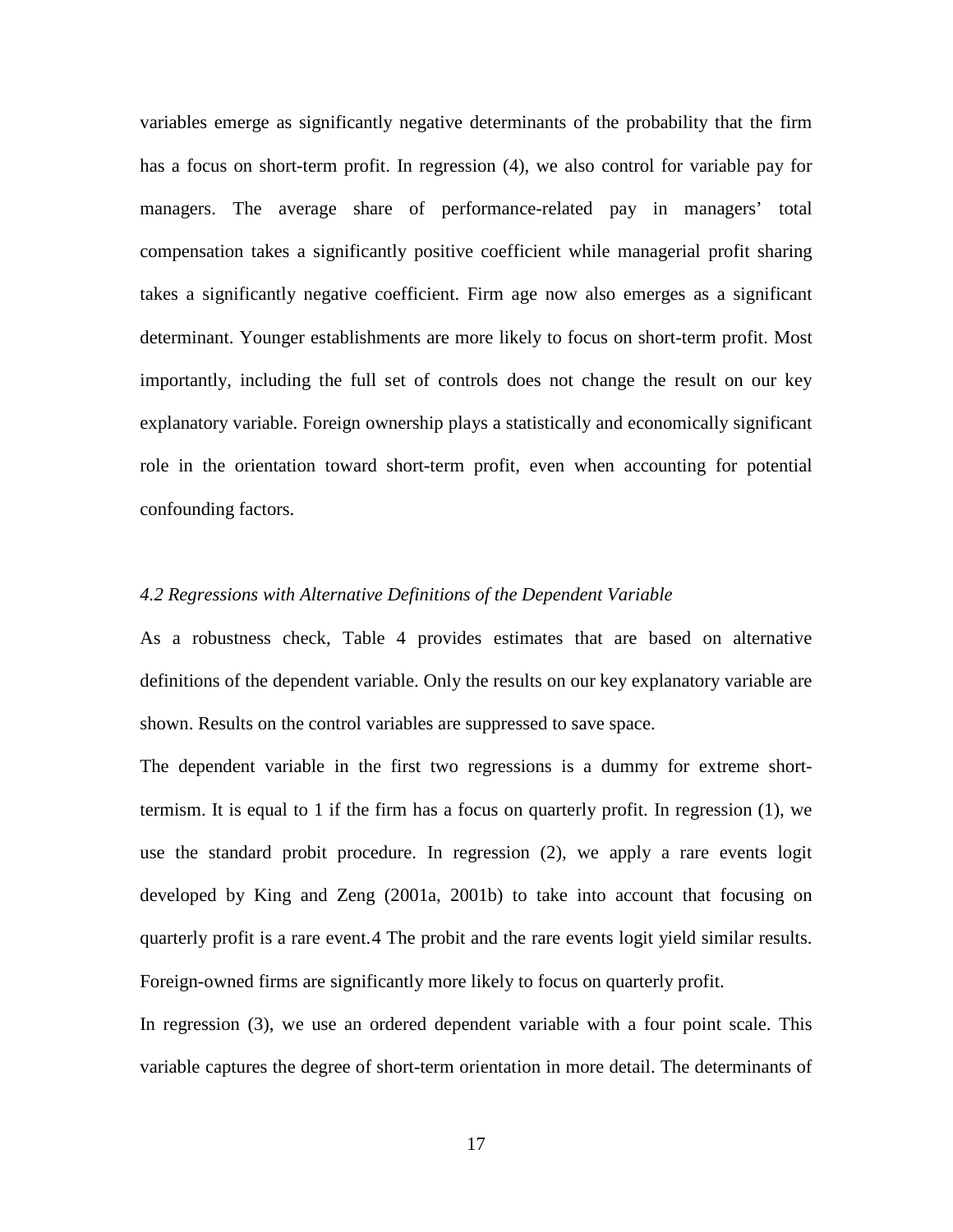short-term orientation are estimated by applying the ordered probit method. The ordered probit estimation provides further support for our finding that foreign owners in Germany are more likely than domestic owners to focus on short-term profit. Altogether, our basic finding of a positive association between foreign ownership and focusing on short-term profit is robust to alternative definitions of the dependent variable.

## *4.3 Types of Foreign Owners*

In a further step, we return to our main dependent variable for short-term orientation and consider different types of foreign owners. This helps gain insights into the reasons of why foreign owners favor short-term profit. In column (1) of Table 5, we distinguish between foreign owners from "Anglo-Saxon" countries and foreign owners from other countries. Both variables take significantly positive coefficients of similar magnitude. Thus, the estimates do not support the view that "Anglo-Saxon" investors in particular have a focus on short-term profit. On the one hand, companies from non-"Anglo-Saxon" countries may be also listed on "Anglo-Saxon" stock exchanges and, hence, may face the short-term pressure by this type of capital markets. On the other hand, factors other than capital markets may play the dominant role in the difference between domestic and foreign firms' short-termist behavior in Germany.

The information disadvantage of foreign owners may be such an alternative factor. In order to examine the influence of this factor in more detail, we now consider that different types of foreign owners can differ in the extent to which they lack inside information on long-term growth opportunities of their subsidiaries. If lack of inside information plays a role in short-termist behavior, those foreign owners suffering from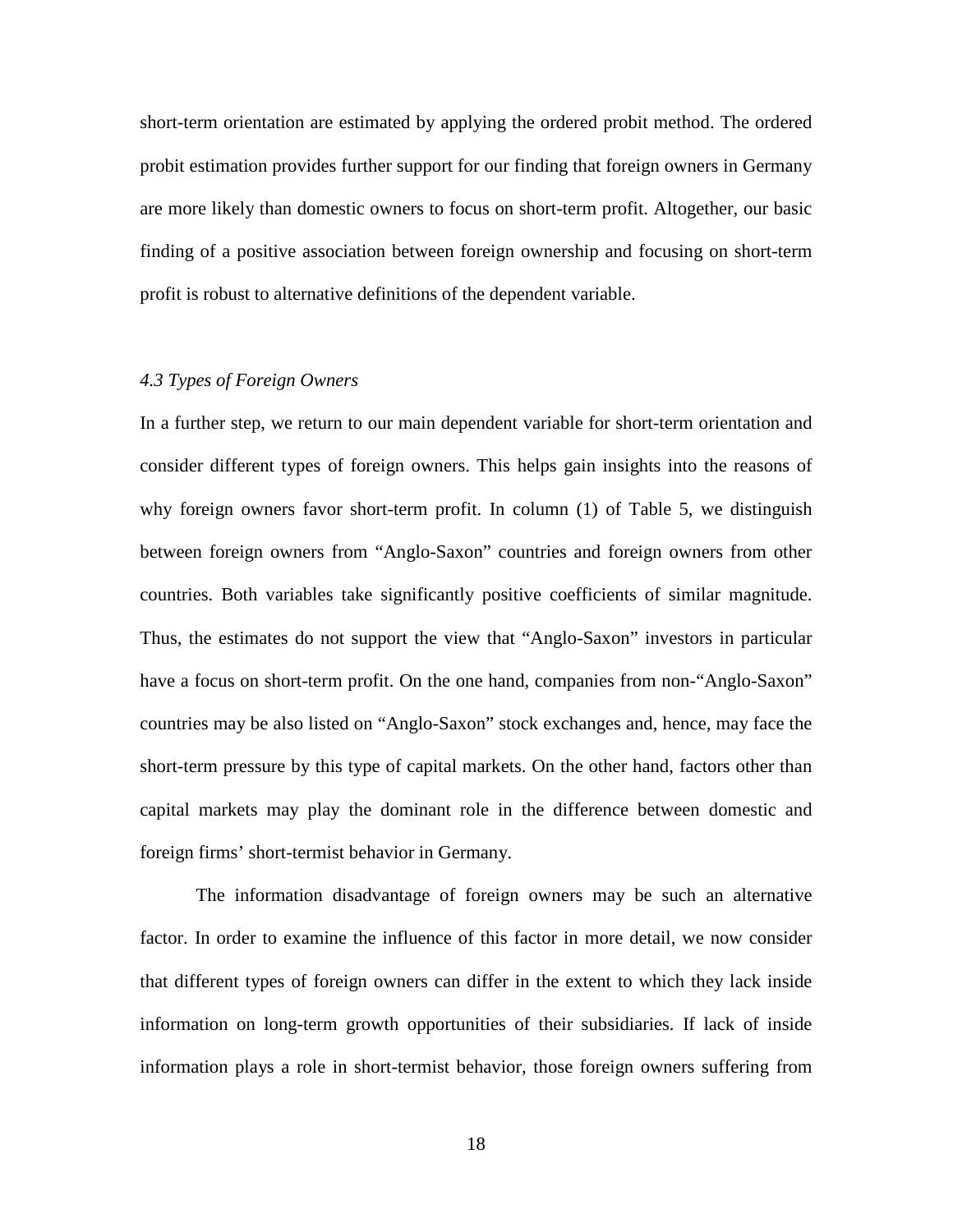information asymmetry to a greater extent should have a stronger propensity to favor short-term profit.

In column (2), we distinguish whether or not the local managers of the subsidiary are primarily sent from the foreign parent company. As discussed above, foreign parent companies are likely to face a greater information disadvantage if they do not send managers to their local subsidiaries. This greater disadvantage results from increased communication problems between the local managers and the managers of the parent company. Hence, foreign-owned subsidiaries that have no managers sent from the parent company should have an even stronger tendency to focus on short-term profit. The estimates conform to this expectation. While both foreign-owned subsidiaries with and without managers sent from the parent company are significantly more likely to focus on short-term profit, the propensity is stronger for the latter type of foreign-owned firm. This is reflected in the estimated coefficients and, correspondingly, in the predicted probabilities. If a firm is a foreign-owned subsidiary with managers sent from the parent company, it has a 43 percentage point higher probability of focusing on short-term profit. If the firm is a foreign-owned subsidiary without managers sent from the parent company, the probability is 52 percentage points higher. Hence, the estimates provide evidence for the hypothesis that a greater information disadvantage of the foreign owner increases the propensity to focus on short-term profit.

In column (3), we provide a further approach to examine the role of information asymmetries. We reinsert the simple dummy variable for a foreign-owned subsidiary. Additionally, we include a variable for the physical distance between the foreign parent company and its German subsidiary. A greater physical distance can be seen as an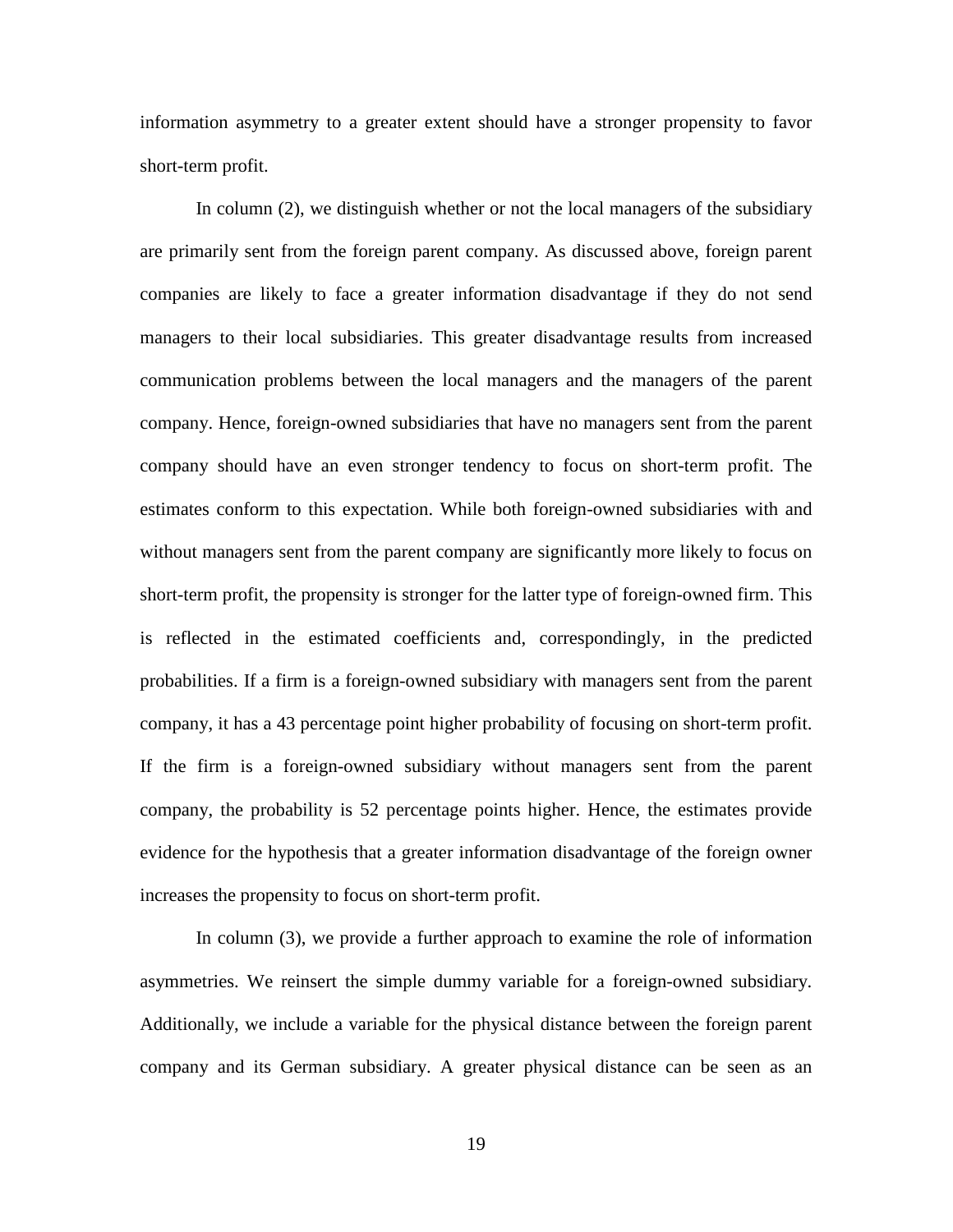indicator of an increased information asymmetry (Chan et al. 2005, Kang and Kim 2010, Petersen and Rajan 2002). Both variables take significantly positive coefficients. This suggests that foreign owners in general have a higher propensity to favor short-term profit and that this propensity increases in the physical distance between the foreign parent company and its subsidiary.

In Table 5, we use estimation (3) to project the influence of physical distance on the probability of focusing on short-term profit. The projections show that physical distance plays an economically significant role. Compared to the reference group of domestic-owned firms that are not subsidiaries, a foreign-owned subsidiary with a 500 kilometers distant owner has a 48 percentage point higher probability of focusing on short-term profit. A foreign-owned subsidiary with a 5,000 kilometers distant owner has a 55 percent higher probability. Thus, these findings provide further support for the hypothesis that the information disadvantage of foreign owners plays an important role in their focus on the short-term profit of their subsidiaries.

## **5. Conclusions**

Concerns about economic short-termism have been widely expressed in the literature (Laverty 1996). However, it is often neglected that the time horizon of firms can vary according to circumstances and type of firm. As Souder and Shaver (2010, p. 1331) put it: 'Yet, to date, the problem of economic short-termism has been taken as a universal condition rather than a response to firm-specific conditions that influence strategy'.

This study brings a new dimension to the debate by examining the role of foreign ownership. Our theoretical considerations suggest that foreign owners should have an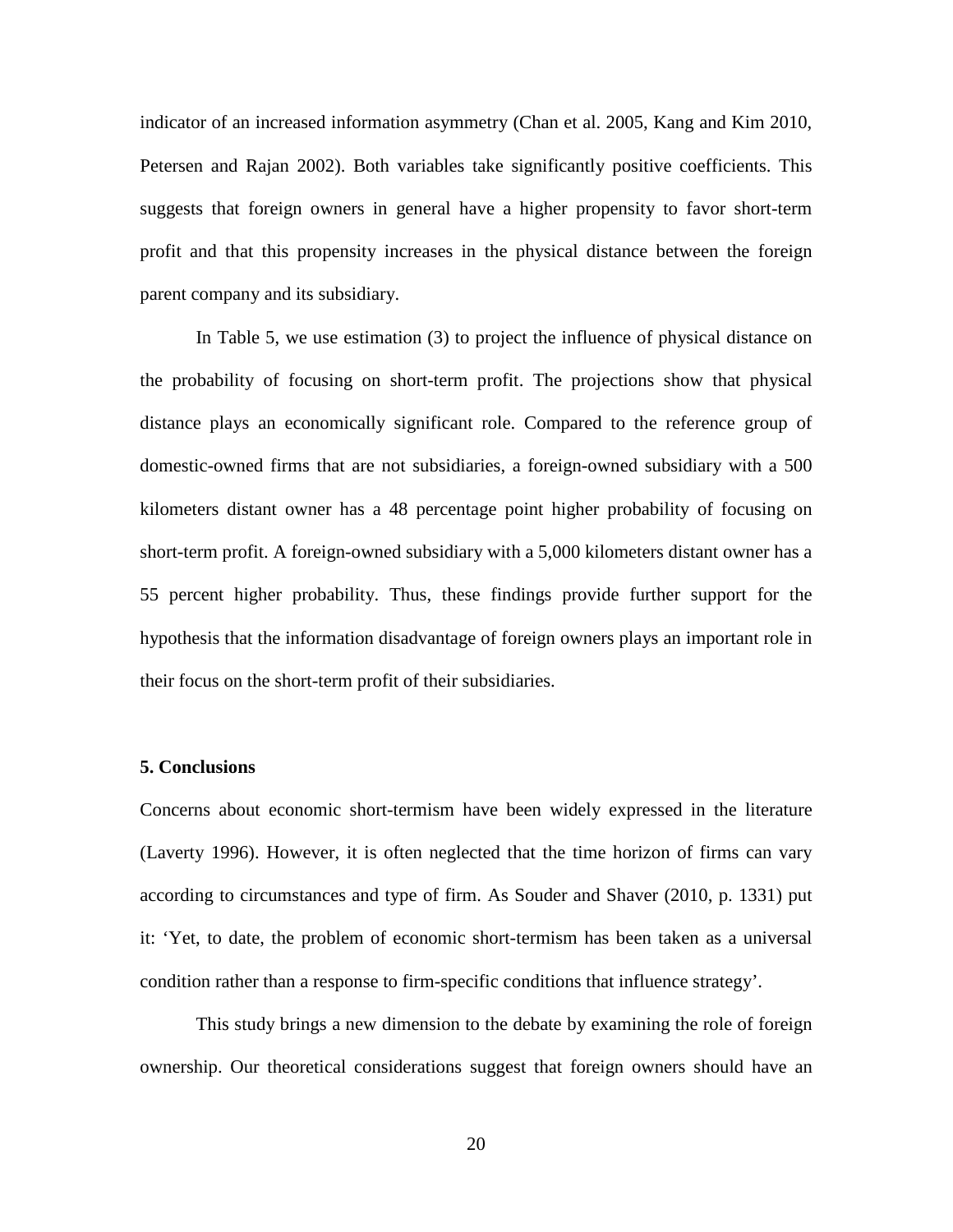increased interest in the short-term profitability of their subsidiaries because of their informational disadvantages. We test this hypothesis using data from domestically and foreign-owned firms in Germany. Our estimates do not only confirm that foreign-owned firms are more likely to focus on short-term profit. Our estimates also provide evidence that communication difficulties and information asymmetries contribute to short-termist behavior. We conclude that effective responses for encouraging a longer-term perspective of foreign owners would focus on improved management practices, and or appropriate policy incentives, for overcoming information asymmetries.

There is a need for continued research within the theme. While our results support the hypothesis that the lack of inside information on long-term growth opportunities leads foreign owners to favor short-term profit, future research could provide further insights into the role of moderating and mediating factors. The short-term orientation may be reinforced if the uncertainty brought by foreign owners leads to short-termist behavior on the part of local managers and employees.<sup>[5](#page-36-4)</sup>

It would be also interesting to examine the role of capital markets in more detail. We do not find differences in short-termism between foreign owners from "Anglo-Saxon" countries and foreign owners from other countries. Hence, our estimates provide no evidence for the wide held view that "Anglo-Saxon" investors in particular have a focus on short-term profit. On the one hand, this result does not necessarily imply that "Anglo-Saxon" type capital markets play no role in the short-term orientation of foreign MNCs. Recent liberalization may have increased the exposure of MNCs from non-"Anglo-Saxon" countries to "Anglo-Saxon" type capital markets. Companies from non-"Anglo-Saxon" countries may be also listed on "Anglo-Saxon" stock exchanges and, hence, may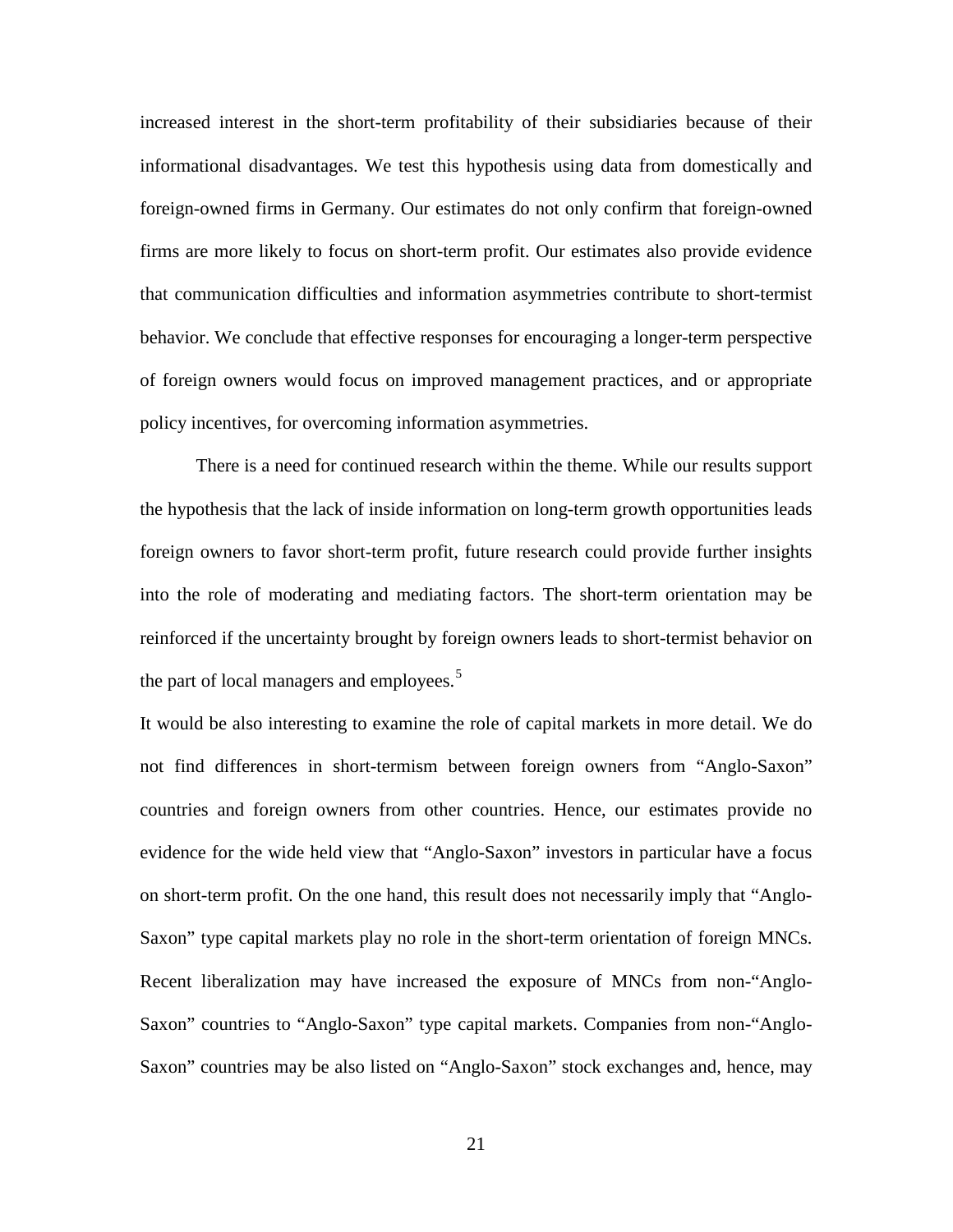face short-term pressure by this type of capital markets. On the other hand, our results may indicate that factors other than capital markets play the dominant role in the shortterm orientation of foreign owners. As emphasized, the information disadvantage of foreign owners could be one dominating factor.

Furthermore, we note that our analysis is based on a relatively small sample of firms. If larger datasets in the future contained information on the orientation toward short-term profit, these datasets could be fruitfully used to extend this research. We also recognize that our variable for an orientation toward short-term profit is based on managers' assessment. In future research it would be valuable to additionally use nonattitudinal measures to capture the time horizon of firms.

Finally, it would be interesting to examine the consequences of the foreign owners' orientation towards short-term profit. This orientation may have implications for personnel policy, human resource management practices, investment, R&D and growth performance. In particular, the short-term orientation may introduce tensions into the corporate governance system of the host country. The German system of corporate governance traditionally relies on patient capital. Foreign owners can provide a challenge to this system as they deviate from the traditional role of patient owners. Identifying improved mechanisms for addressing this risk represents an important challenge for corporate strategy and governance.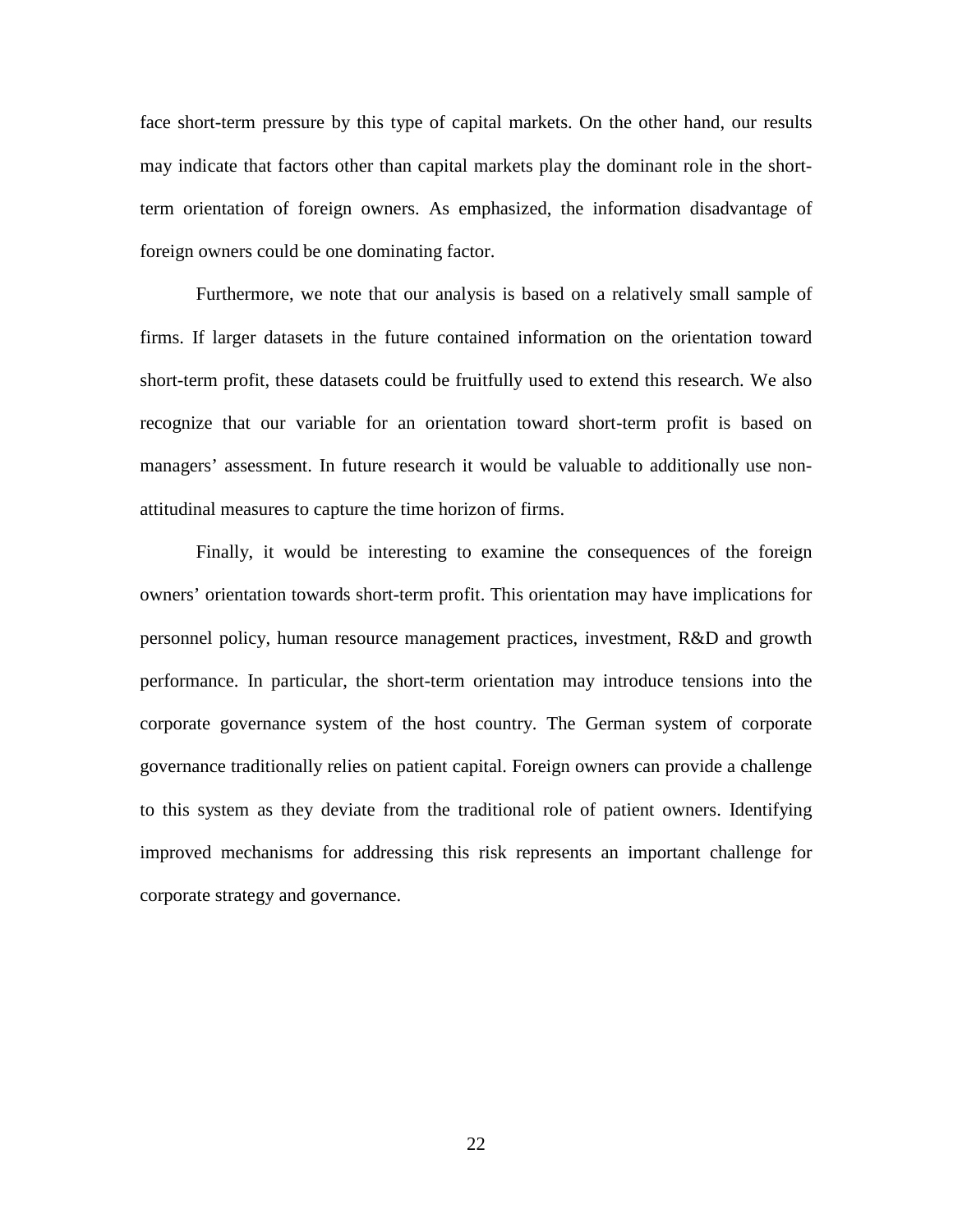## **Table 1:** Distribution of Time Horizons

| Focus on short-term profit                             | Percent |
|--------------------------------------------------------|---------|
| versus<br>focus on longevity and long-term maintenance |         |
| of value                                               |         |
| (Focus on quarterly profit)                            | 3.65    |
| 2                                                      | 8.85    |
| 3                                                      | 36.98   |
| 4<br>(Focus on longevity)<br>$\mathbf{v}$<br>$\sim$    | 50.52   |

 $N = 192$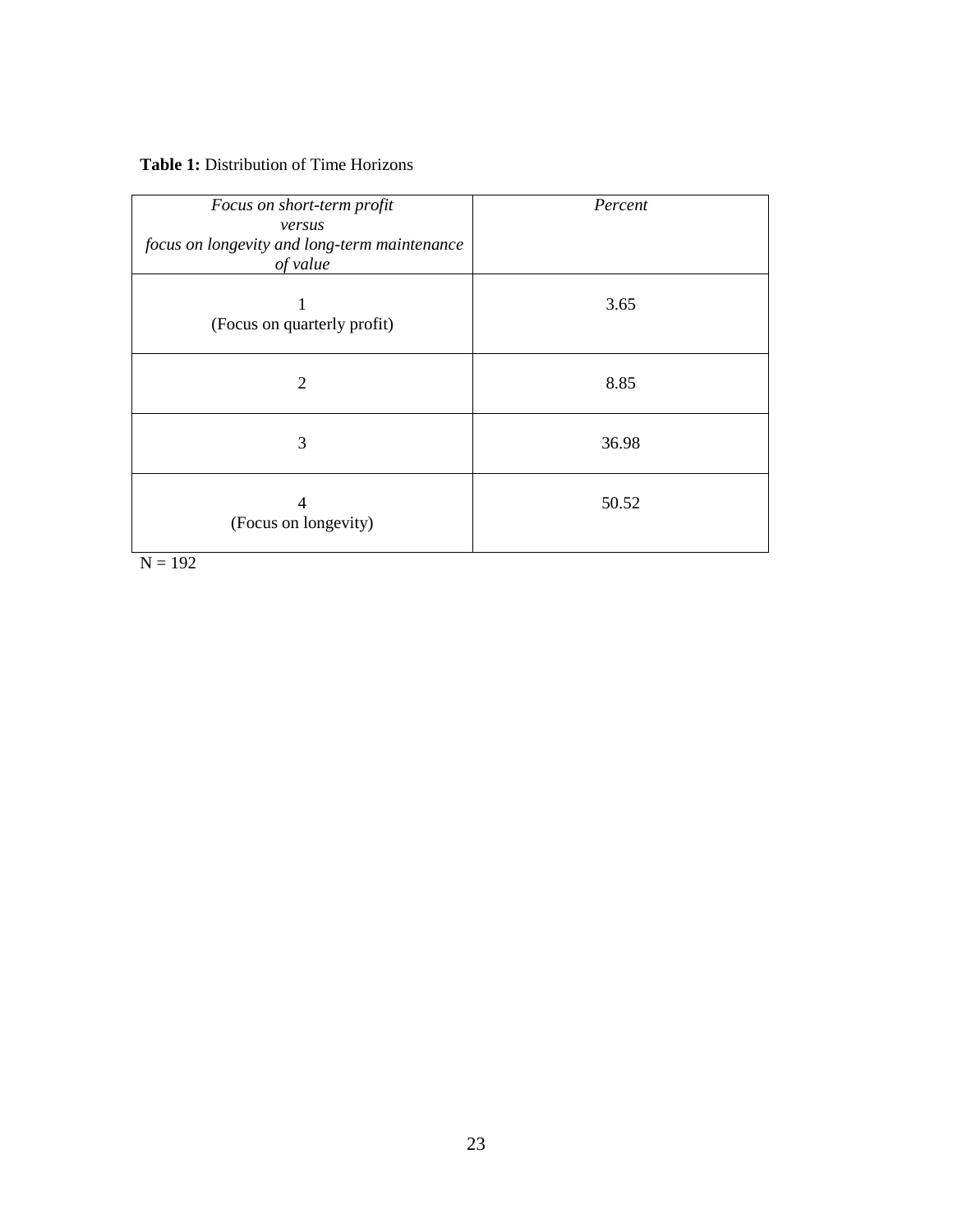| Variable                                               | Definition                                                                                                                                                                                                                                                                                                                  | Mean, std.dev. |
|--------------------------------------------------------|-----------------------------------------------------------------------------------------------------------------------------------------------------------------------------------------------------------------------------------------------------------------------------------------------------------------------------|----------------|
| Orientation towards short-term<br>profit               | Dummy equal to 1 if the firm does not fully account for long-term<br>sustainable value of the firm (categories 1, 2, and 3 in Table 1).<br>The variable equals 0 otherwise (category 4 in Table 1).                                                                                                                         | 0.495, 0.501   |
| Focus on quarterly profit                              | Dummy equal to 1 if the firm has a focus on quarterly profit<br>(category 1 in Table 1). The variable equals 0 otherwise<br>(categories 2, 3, and 4 in Table 1).                                                                                                                                                            | 0.036, 0.188   |
| Degree of short-term<br>orientation                    | Ordered variable for the degree to which the firm has an<br>orientation towards short-term profit. The variable is constructed<br>from the four categories shown in Table 1. The four point scale is<br>recoded in inverse order so that a higher scale point reflects a<br>stronger orientation towards short-term profit. | 1.656, 0.790   |
| Foreign-owned subsidiary                               | Dummy equal to 1 if the firm is majority-owned by a foreign<br>company.                                                                                                                                                                                                                                                     | 0.109, 0.313   |
| Domestic-owned subsidiary                              | Dummy equal to 1 if the firm is majority-owned by a German<br>company.                                                                                                                                                                                                                                                      | 0.224, 0.418   |
| Ln(firm size)                                          | Log of the number of employees in the firm.                                                                                                                                                                                                                                                                                 | 4.971, 1.254   |
| Ln(age)                                                | Log of the time span between the year 2006 and the year of<br>foundation of the firm.                                                                                                                                                                                                                                       | 3.555, 1.069   |
| Stock corporation                                      | Dummy equal to 1 if the firm is a stock corporation.                                                                                                                                                                                                                                                                        | 0.063, 0.243   |
| Limited company                                        | Dummy equal to 1 if firm is a private limited liability company.                                                                                                                                                                                                                                                            | 0.432, 0.497   |
| Quality-based strategy                                 | Ordered variable for the importance of the quality of products and<br>services for the firm's market strategy. The variable ranges from 1<br>"not that important" to 4 "extremely important".                                                                                                                               | 3.182, 0.761   |
| Product innovation                                     | Dummy equal to 1 if the firm has launched new products or<br>services in the last three years.                                                                                                                                                                                                                              | 0.745, 0.437   |
| Share of managerial<br>performance pay                 | Average percentage share of performance pay in total pay of a<br>manager.                                                                                                                                                                                                                                                   | 11.370, 13.085 |
| Managerial profit sharing                              | Dummy equal to 1 if the firm provides profit sharing for<br>managers.                                                                                                                                                                                                                                                       | 0.615, 0.488   |
| Managerial share ownership                             | Dummy equal to 1 if firm provides share ownership for managers.                                                                                                                                                                                                                                                             | 0.141, 0.349   |
| Foreign owner from Anglo-<br>Saxon country             | Dummy equal to 1 if the foreign owner of the firm is a company<br>from an Anglo-Saxon country (Canada, Great Britain, U.S.).                                                                                                                                                                                                | 0.031, 0.174   |
| Foreign owner from non-<br>Anglo-Saxon country         | Dummy equal to 1 if the foreign owner of the firm is a company<br>from a non-Anglo-Saxon country.                                                                                                                                                                                                                           | 0.078, 0.269   |
| Local managers sent from<br>foreign parent company     | Dummy equal to 1 if the top managers of a foreign-owned firm<br>are primarily sent from the parent company.                                                                                                                                                                                                                 | 0.036, 0.188   |
| Local managers not sent from<br>foreign parent company | Dummy equal to 1 if the top managers of a foreign-owned firm<br>are not primarily sent from the parent company.                                                                                                                                                                                                             | 0.073, 0.261   |
| Physical distance/100                                  | Physical distance between a foreign-owned firm and its parent<br>company in kilometers divided by 100. The variable is set equal<br>to 0 for domestically owned firms.                                                                                                                                                      | 1.687, 9.667   |
| Industry dummies                                       | 10 industry dummies (food, chemistry, metal, mechanical<br>engineering, automobile, construction, retail, logistics, service,<br>financial service).                                                                                                                                                                        |                |

**Table 2:** Variable Definitions and Descriptive Statistics (N = 192)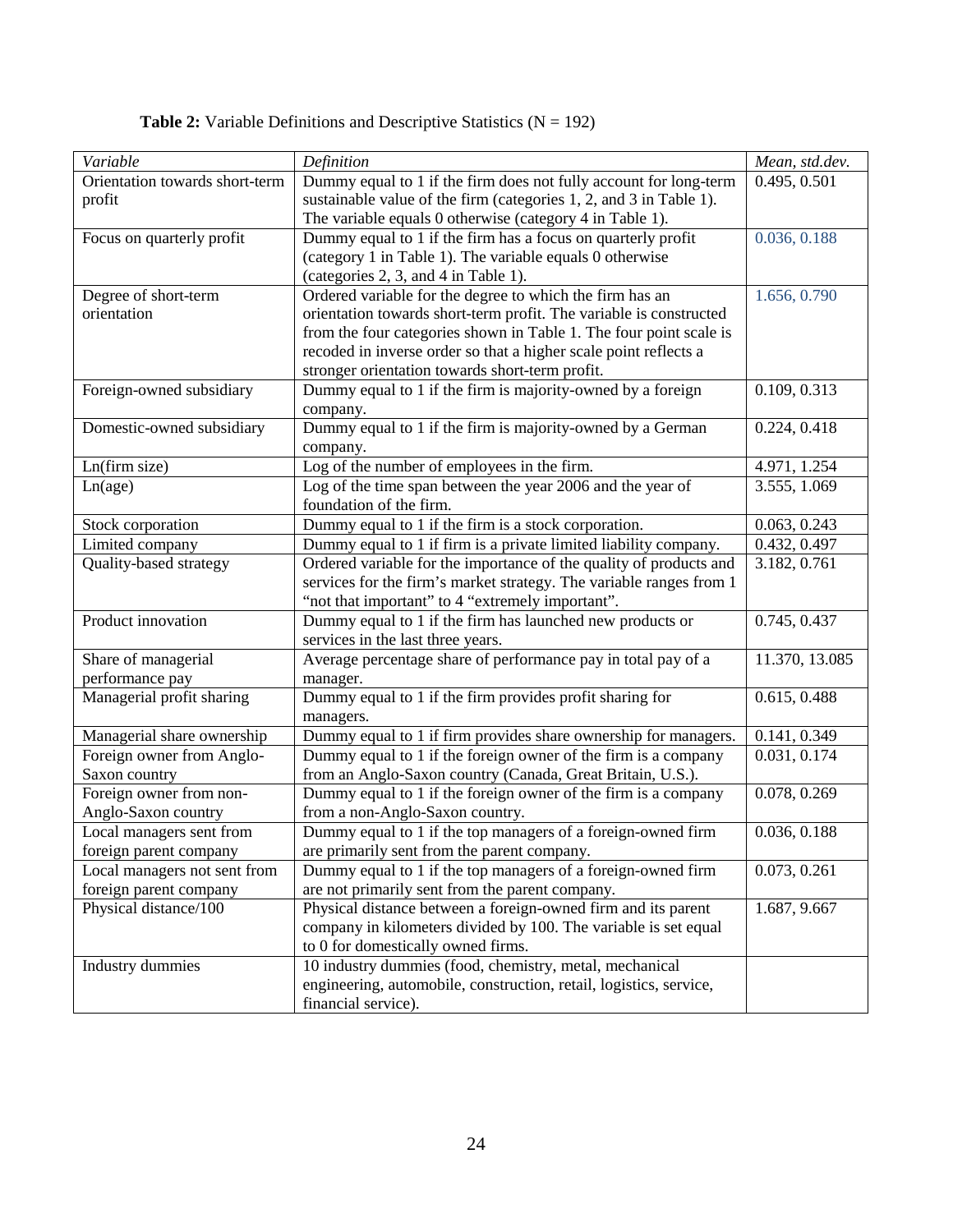## **Table 3:** Initial Regressions

| Dependent Variable                  | <b>Orientation towards Short-Term Profit</b> |                       |                       |                       |
|-------------------------------------|----------------------------------------------|-----------------------|-----------------------|-----------------------|
| <b>Explanatory Variables</b>        | Method: Probit                               |                       |                       |                       |
|                                     | (1)                                          | (2)                   | (3)                   | (4)                   |
| Foreign-owned subsidiary            | 1.449 [0.460]                                | 1.697 [0.496]         | 1.708 [0.496]         | 1.793 [0.500]         |
|                                     | $(0.391)$ ***                                | $(0.407)$ ***         | $(0.398)$ ***         | $(0.427)$ ***         |
| Domestic-owned subsidiary           |                                              | $-0.030$ [ $-0.012$ ] | $-0.071$ [ $-0.028$ ] | $-0.090$ $[-0.035]$   |
|                                     |                                              | (0.262)               | (0.262)               | (0.282)               |
| Ln(firm size)                       |                                              | $0.170$ [0.068]       | $0.192$ [0.077]       | $0.219$ [0.087]       |
|                                     |                                              | $(0.091)$ *           | $(0.091)$ **          | $(0.098)$ **          |
| Ln(firm age)                        | $---$                                        | $-0.105$ [ $-0.042$ ] | $-0.163$ $[-0.065]$   | $-0.175$ [ $-0.070$ ] |
|                                     |                                              | (0.098)               | (0.102)               | $(0.106)$ *           |
| Stock corporation                   |                                              | $0.384$ [0.149]       | $0.295$ [0.116]       | $0.308$ [0.121]       |
|                                     |                                              | (0.445)               | (0.471)               | (0.496)               |
| Limited company                     | ---                                          | $-0.001$ [ $-0.000$ ] | $-0.033$ [ $-0.013$ ] | $-0.088$ [ $-0.035$ ] |
|                                     |                                              | (0.221)               | (0.225)               | (0.229)               |
| Quality-based strategy              |                                              |                       | $-0.293$ [ $-0.117$ ] | $-0.268$ [ $-0.107$ ] |
|                                     |                                              |                       | $(0.134)$ **          | $(0.137)$ **          |
| Product innovation                  | ---                                          | ---                   | $-0.455$ [ $-0.178$ ] | $-0.537$ $[-0.208]$   |
|                                     |                                              |                       | $(0.244)$ *           | $(0.245)$ **          |
| Share of managerial performance pay |                                              |                       |                       | $0.034$ [0.013]       |
|                                     |                                              |                       |                       | $(0.014)$ **          |
| Managerial share ownership          |                                              | ---                   | ---                   | $-0.122$ $[-0.049]$   |
|                                     |                                              |                       |                       | (0.333)               |
| Managerial profit sharing           |                                              |                       |                       | $-0.681$ [ $-0.264$ ] |
|                                     |                                              |                       |                       | $(0.319)$ **          |
| Constant                            | $-0.140$                                     | $-1.005$              | 0.459                 | 0.455                 |
|                                     | (0.096)                                      | (0.587)               | (0.758)               | (0.782)               |
| <b>Industry Dummies</b>             | N <sub>o</sub>                               | Yes                   | Yes                   | Yes                   |
| Observations                        | 192                                          | 192                   | 192                   | 192                   |
| Pseudo $R^2$                        | 0.068                                        | 0.151                 | 0.181                 | 0.206                 |

The table shows the estimated coefficients. Robust standard errors are in parentheses. \*\*\*Statistically significant at the 1% level; \*\*at the 5% level; \*at the 10% level. Marginal effects on the probability of focusing on short-term profit are in square brackets. Marginal effects of dummy variables are evaluated for a discrete change from 0 to 1. In column (1), the marginal effect of a foreign-owned subsidiary is a change in probability compared to the reference group of domesticowned firms. In columns (2) to (4), the marginal effects of foreign-owned and domestic-owned subsidiaries are changes in probability compared to the reference group of domestic-owned firms which are not subsidiaries.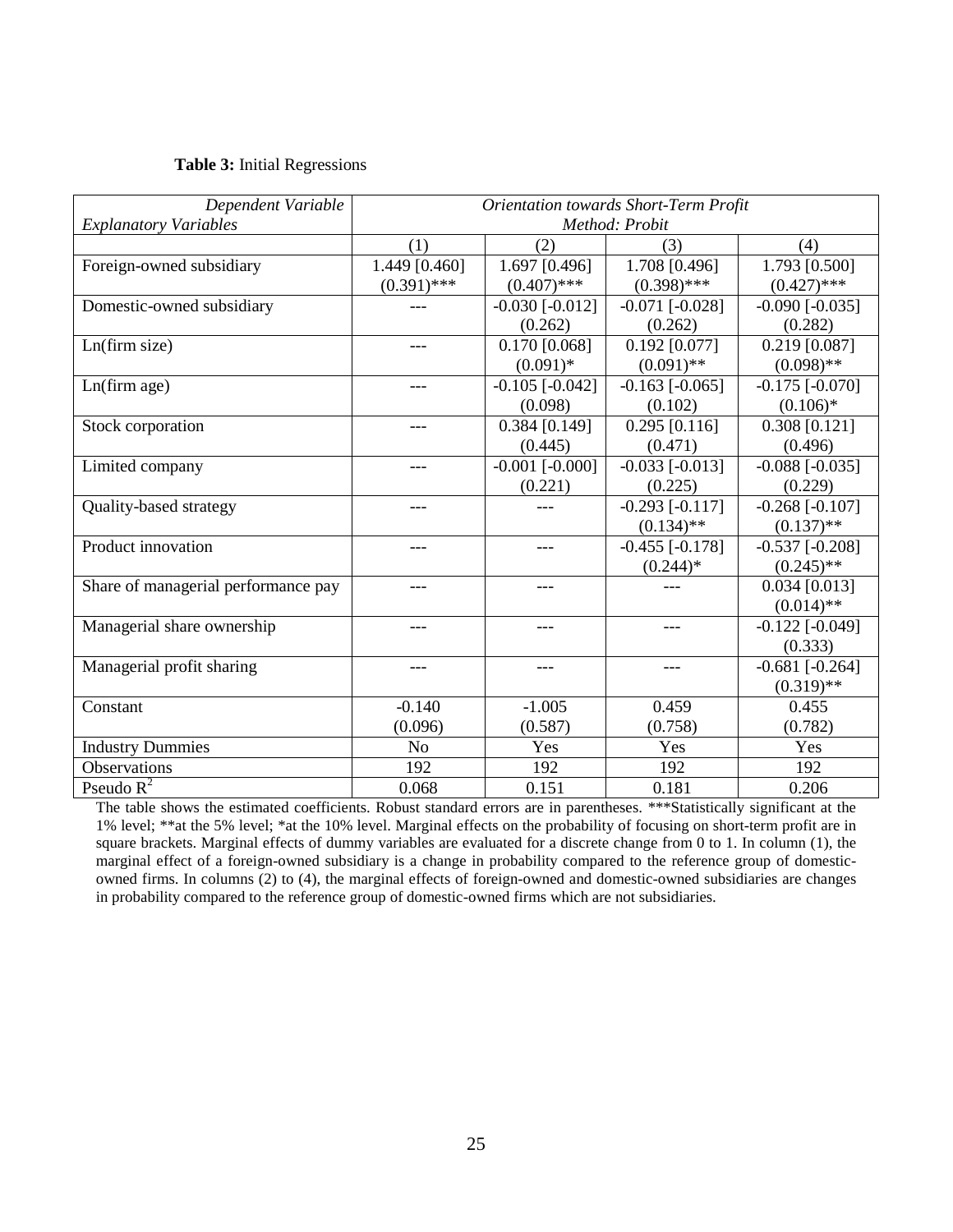| Dependent Variables          | <i>Focus on</i>  | <i>Focus on</i>           | Degree of                     |
|------------------------------|------------------|---------------------------|-------------------------------|
|                              | Quarterly Profit | Quarterly Profit          | <b>Short-Term Orientation</b> |
| <b>Explanatory Variables</b> | Method: Probit   | Method: Rare Events Logit | Method: Ordered Probit        |
|                              |                  |                           | $\mathfrak{Z}$                |
| Foreign-owned subsidiary     | 1.716 [0.092]    | $2.116$ [0.122]           | 1.259 [0.423]                 |
|                              | $(0.465)$ ***    | $(0.793)$ ***             | $(0.244)$ ***                 |
| Pseudo $R^2$                 | 0.350            | $---$                     | 0.144                         |
| <b>Observations</b>          | 192              | 192                       | 192                           |

**Table 4:** Alternative Definitions of Short-Termism

The table shows the estimated coefficients on the key explanatory variable. In regressions (1) and (2), four industry dummies and the variables for stock corporations and production innovations are excluded to improve the convergence of the model. Results on the control variables are suppressed to save space. Regression (3) includes all of the control variables. Robust standard errors are in parentheses. \*\*\*Statistically significant at the 1% level. Marginal effects on the probability of focusing on short-term profit are in square brackets. The marginal effects are changes in probability compared to the reference group of domestic-owned firms which are not subsidiaries.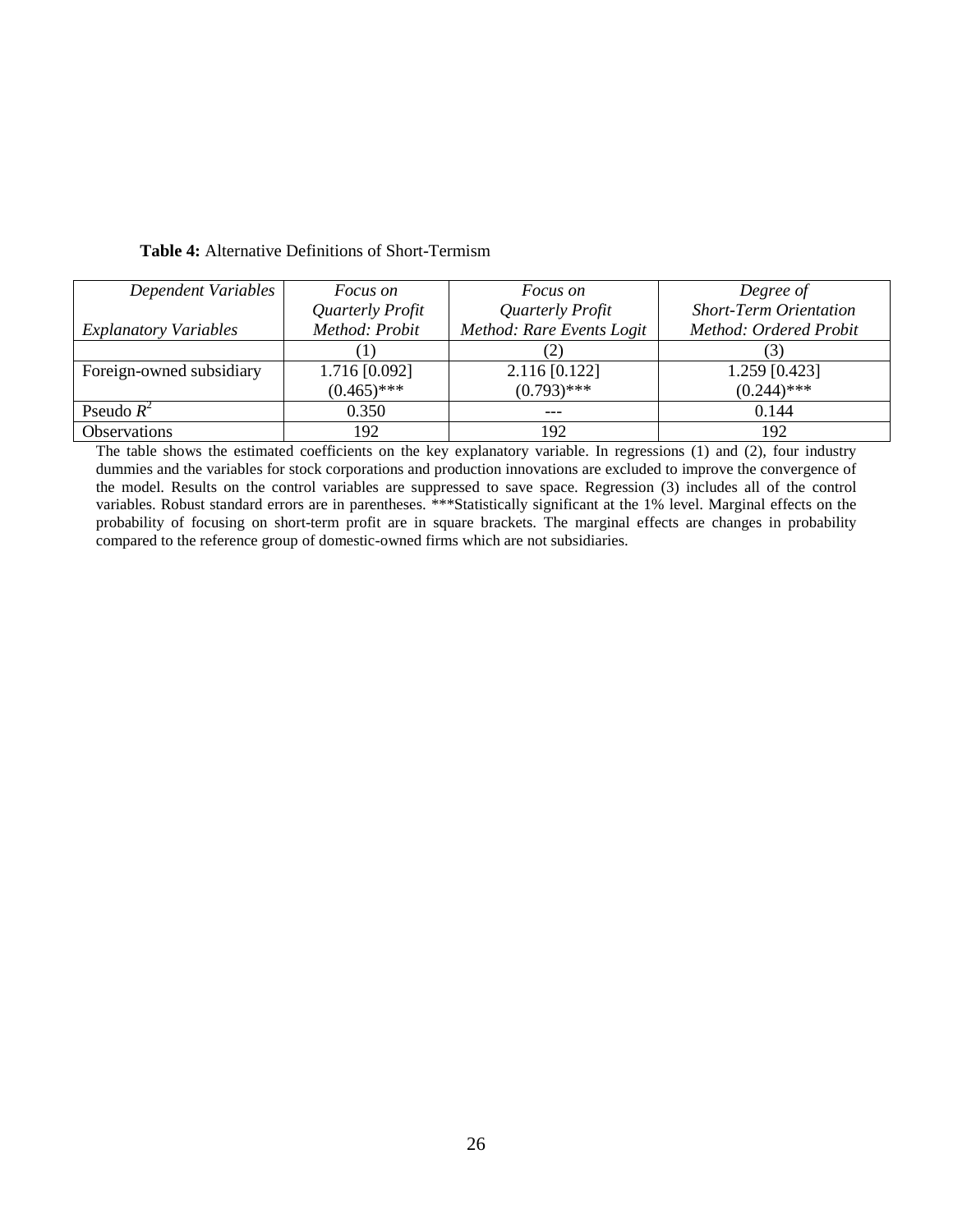|  | Table 5: The Type of Foreign Owner |  |  |  |  |  |
|--|------------------------------------|--|--|--|--|--|
|--|------------------------------------|--|--|--|--|--|

| Dependent Variable                                  | <b>Orientation toward Short-Term Profit</b><br>Method: Probit |                                |                        |
|-----------------------------------------------------|---------------------------------------------------------------|--------------------------------|------------------------|
| <b>Explanatory Variables</b>                        | (1)                                                           | (2)                            | (3)                    |
| Foreign owner from Anglo-Saxon country              | 1.767 [0.498]<br>$(0.675)$ ***                                |                                |                        |
| Foreign owner from non-Anglo-Saxon country          | 1.812 [0.502]<br>$(0.482)$ ***                                |                                |                        |
| Local managers sent from foreign parent company     |                                                               | 1.295 [0.428]<br>$(0.540)$ **  |                        |
| Local managers not sent from foreign parent company |                                                               | 2.085 [0.524]<br>$(0.561)$ *** |                        |
| Foreign-owned subsidiary                            |                                                               |                                | 1.453<br>$(0.432)$ *** |
| Physical distance/100                               |                                                               |                                | 0.035<br>$(0.014)$ *** |
| Pseudo $R^2$                                        | 0.206                                                         | 0.209                          | 0.210                  |
| Observations                                        | 192                                                           | 192                            | 192                    |

The table shows the estimated coefficients on the key explanatory variables. All of the control variables are included but are suppressed to save space. Robust standard errors are in parentheses. \*\*\*Statistically significant at the 1% level; \*\*at the 5% level. In columns (1) and (2), marginal effects on the probability of focusing on short-term profit are in square brackets. The marginal effects are changes in probability compared to the reference group of domestic-owned firms which are not subsidiaries. Projections based on regression (3) are shown in Table 5.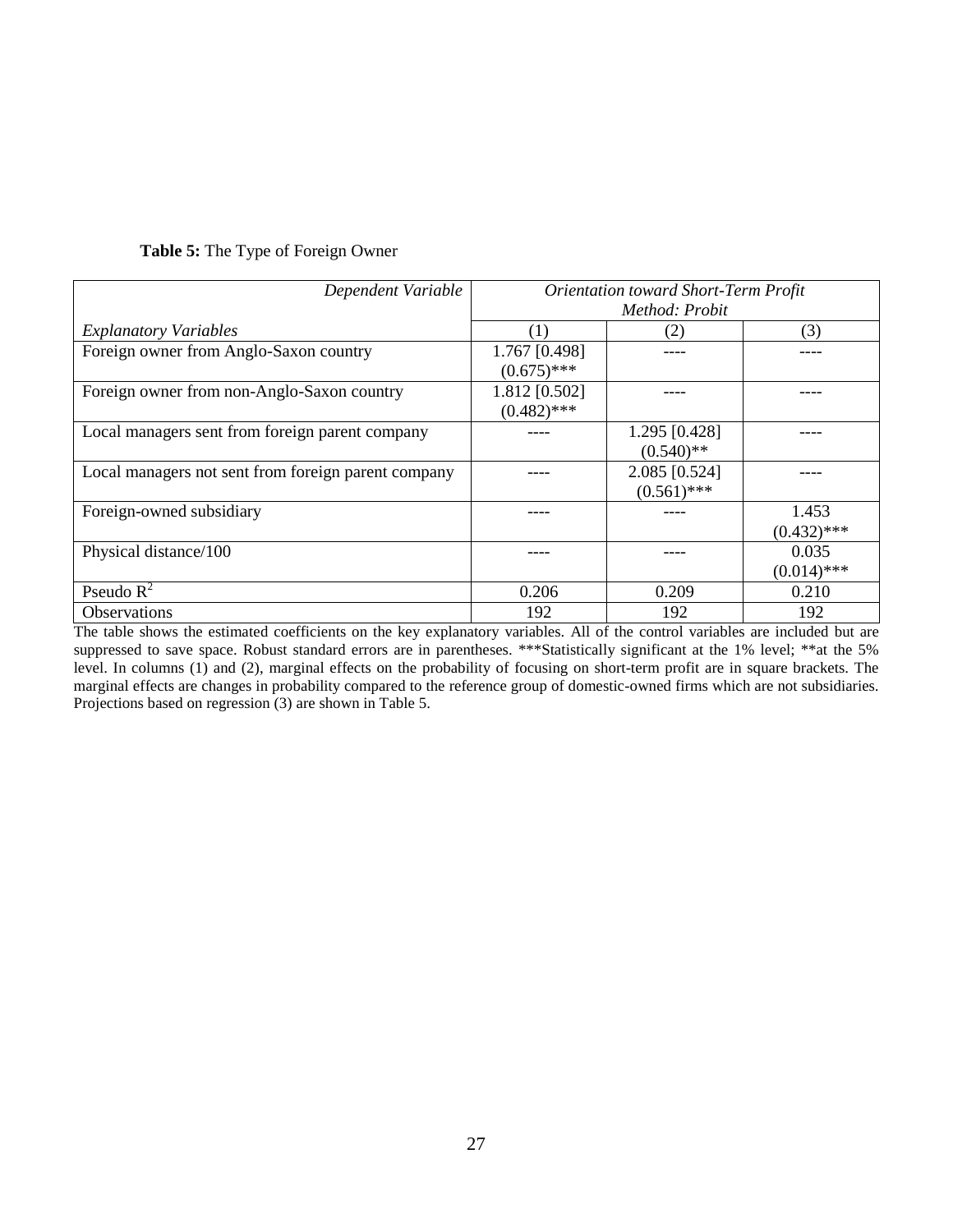## **Table 6:** Projected Influence of Physical Distance

| Physical distance between the<br>foreign-owned subsidiary and its<br>parent company | 500 kilometers | 1,000 kilometers | 2,000 kilometers | 5,000 kilometers |
|-------------------------------------------------------------------------------------|----------------|------------------|------------------|------------------|
| Change in the probability of<br>focusing on short-term profit                       | 0.481          | 0.500            | 0.525            | 0.545            |

The projections are based on estimation (3) in Table 5. They are calculated as the difference between two probabilities: (a) the probability that a foreign-owned subsidiary with a 500 kilometers (1,000, 2,000 and 5,000 kilometers, respectively) distant parent company has an orientation toward short-term profit; (b) the probability that a domestic-owned firm, which is not a subsidiary, has an orientation toward short-term profit.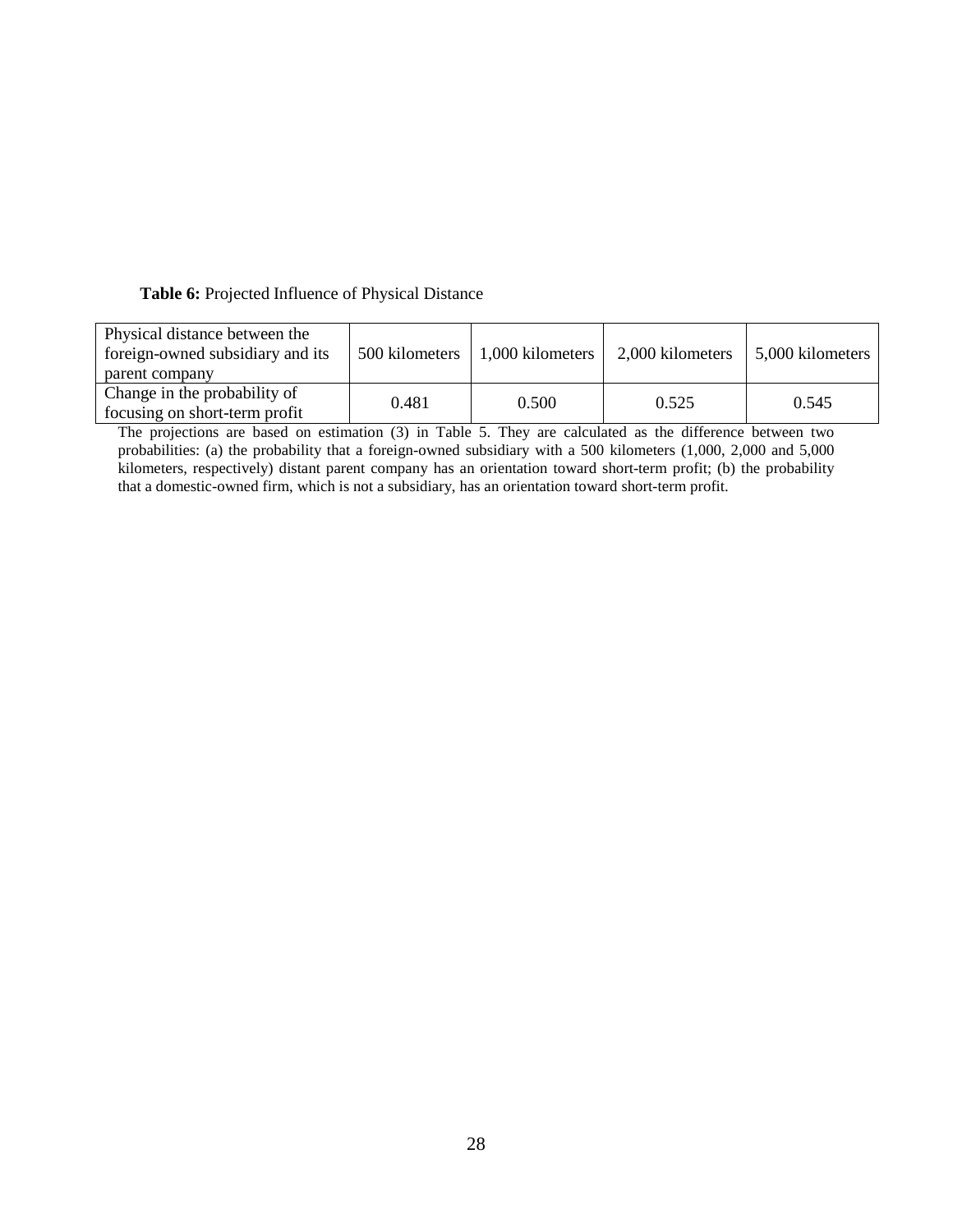## **References**

- Bae, Kee-Hong, Rene M. Stulz and Hongping Tan. 2008. "Do Local Analysts Know More? A Cross-Country Study of the Performance of Local Analysts and Foreign Analysts," *Journal of Financial Economics* 88: 581 – 606.
- Baker, George. 2002. "Distortion and Risk in Optimal Incentive Contracts," *Journal of Human Resources* 37: 728 – 51.
- Bar-Isaac, H. 2005. "Imperfect Competition and Reputational Commitment," *Economics Letters* 89: 167 – 73.
- Bell, R. Greg, Igor Filatotchev and Abdul A. Rasheed. 2012. "The Liability of Foreigness in Capital Markets: Sources and Remedies," *Journal of International Business Studies* 43: 107 – 22.
- Bellak, Christian. 2004. "How Domestic and Foreign Firms Differ and Why Does It Matter?" *Journal of Economic Surveys* 18: 483 – 514.
- Berger, Johannes, Claus Herbertz and Dirk Sliwka. 2011. "Incentives and Cooperation in Firms: Field Evidence," IZA Discussion Paper No. 5618, Bonn.
- Bernard, Andrew and Fredrik Sjoeholm. 2003. "Foreign Owners and Plant Survival," NBER Working Paper No. 10039, Cambridge, MA.
- Black, Angela and Patricia Fraser. 2002. "Stock Market Short-Termism An International Perspective," *Journal of Multinational Financial Management* 12: 135  $-58.$
- Bloom, Nicholas and John Van Reenen. 2010. "Why Do Management Practices Differ across Firms and Countries?" *Journal of Economic Perspectives* 24: 203 – 24.
- Bolton, Patrick, Jose A. Scheinkman and Wei Xiong. 2006. "Executive Compensation and Short-Termist Behavior in Speculative Markets," *Review of Economic Studies*  73: 577 – 610.
- Boyer, Robert and Daniel Drache. 1996. *States Against Markets – The Limits of Globalization*. Routledge.
- Carr, Chris. 1997. "Strategic Investment Decisions and Short-Termism: Germany versus Britain," in: *Strategic Decisions*, edited by V. Papadakis and P. Barwise, Kluwer Academic Publishers: 107 – 25.
- Caves, Richard E. 2007. *Multinational Enterprise and Economic Analysis*. Third edition. Cambridge University Press.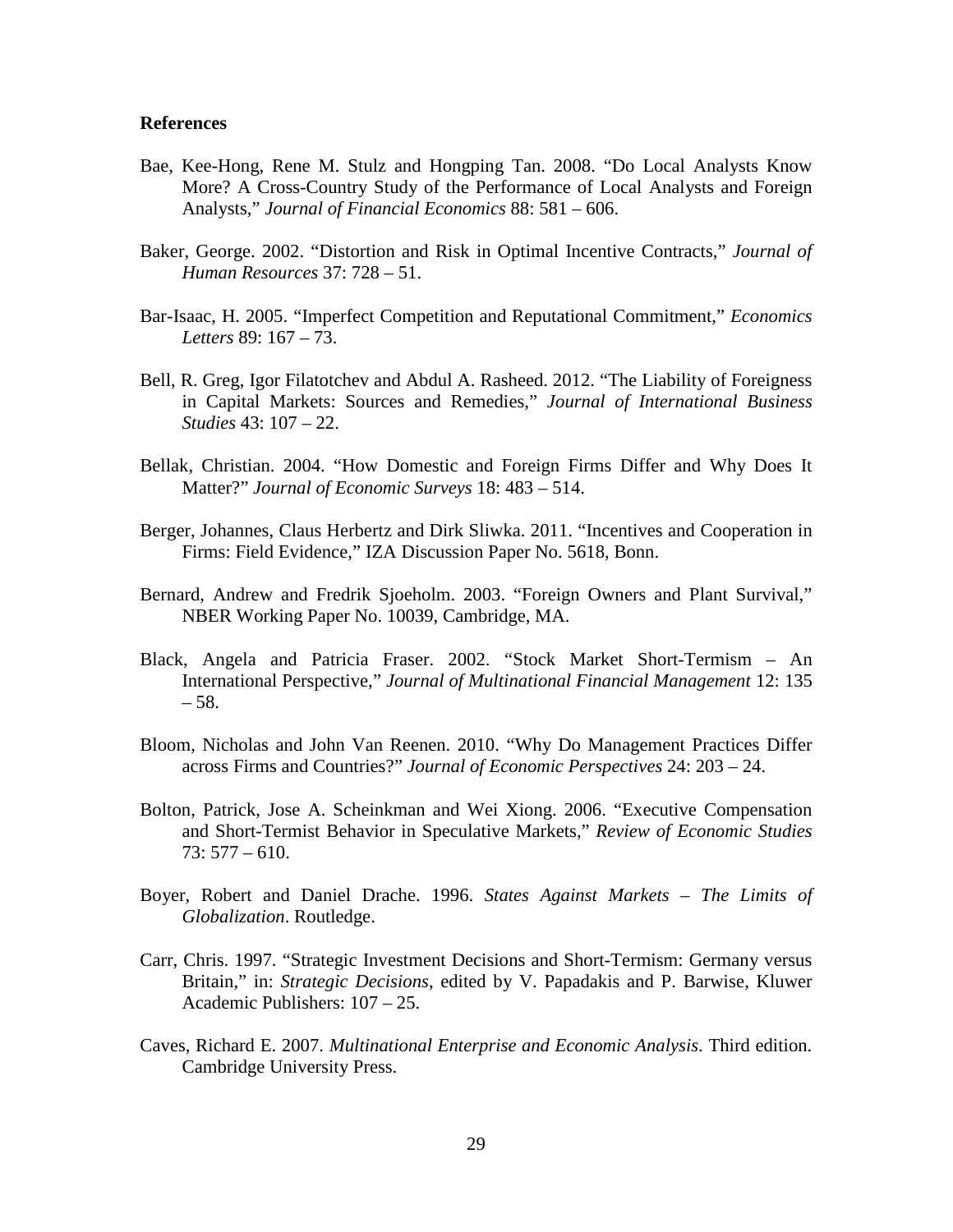- Chan, K., V. Covrig and L. Ng. 2005. "What Determines the Domestic Bias and Foreign Bias? Evidence from Mutual Fund Equity Allocations Worldwide," *Journal of Finance* 60: 1495 – 1534.
- Che, Y.K. and S.W. Yoo. 2001. "Optimal Incentives for Teams," *American Economic Review* 91: 525 – 41.
- Coates, Jeff, Ted Davis and Ray Stacey. 1995. "Performance Measurement Systems, Incentive Reward Schemes and Short-Termism in Multinational Companies: A Note," *Management Accounting Research* 6: 125 – 35.
- Dickerson, Andrew P., Heather D. Gibson and Euclid Tsakalotos. 1995. "Short-Termism and Underinvestment: The Influence of Financial Systems," *Manchester School*  LXIII:  $351 - 67$ .
- Drago, Robert and Geoffrey K. Turnbull. 1988. "Individual versus Group Piece Rates under Team Technologies," *Journal of the Japanese and International Economies* 2:  $1 - 10$ .
- Fabbri, Francesca, Jonathan E. Haskel and Matthew J. Slaughter. 2003. "Does Nationality of Ownership Matter for Labor Demands?" *Journal of the European Economic Association* 1: 698 – 707.
- Fauver, L. and M. Fuerst. 2006. "Does Good Corporate Governance Include Employee Representation? Evidence from German Corporate Boards," *Journal of Financial Economics* 82: 673 – 710.
- Fiss, Peer C. and Edward J. Zajac. 2004. "The Diffusion of Ideas over Contested Terrain: The (Non)adoption of Shareholder Value Orientation among German Firms," *Administrative Science Quarterly* 49: 501 – 534.
- Girma, Sourafel and Holger Goerg. 2004. "Outsourcing, Foreign Ownership, and Productivity: Evidence from UK Establishment-level Data," *Review of International Economics* 12: 817 – 32.
- Hall, Peter and David Soskice. 2001. *Varieties of Capitalism: The Institutional Foundations of Comparative Advantage*. Oxford University Press.
- Hayes, R.H. and W.J. Abernathy. 1980. "Managing Our Way to Economic Decline," *Harvard Business Review* 58: 67 – 77.
- Helpman, E. 2006. "Trade, FDI, and the Organization of Firms," *Journal of Economic Literature* XLIV: 589 – 630.
- Heywood, John S. and Uwe Jirjahn. 2014. "Variable Pay, Industrial Relations and Foreign Ownership: Evidence from Germany," *British Journal of Industrial*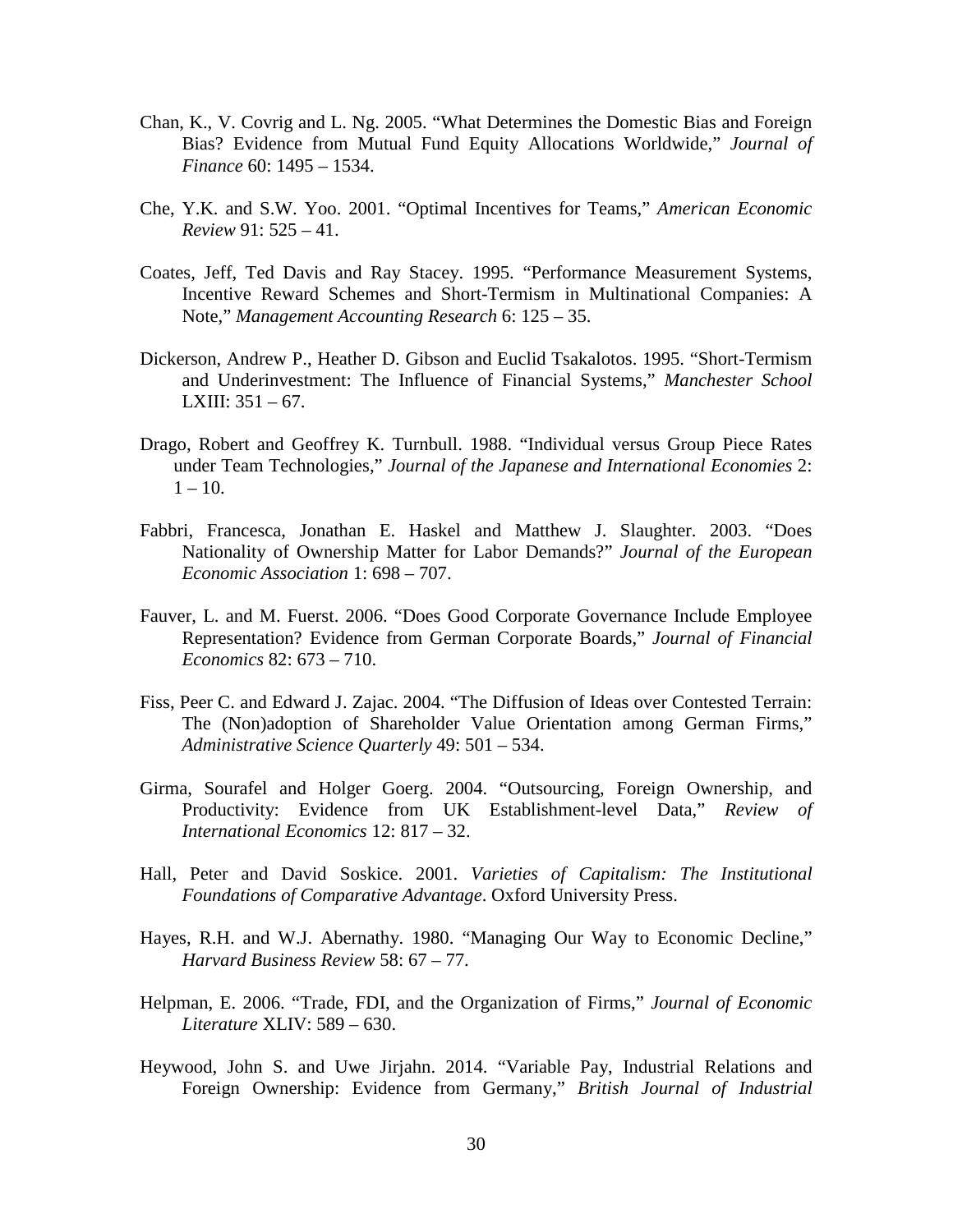*Relations*, Forthcoming.

- Hoerner, Johannes. 2002. "Reputation and Competition," *American Economic Review* 92:  $644 - 63$ .
- Huebler, Olaf and Uwe Jirjahn. 2003. "Works Councils and Collective Bargaining in Germany: The Impact on Productivity and Wages," *Scottish Journal of Political Economy* 50: 1 – 21.
- Jackson, Gregory, Martin Hoepner and Antje Kurdelbusch. 2005. "Corporate Governance and Employees in Germany: Changing Linkages, Complementarities and Tensions," in Howard Gospel and Andrew Pendleton, eds., *Corporate Governance and Labour Management: an International Comparison*, Oxford University Press:  $84 - 121$ .
- Jirjahn, Uwe. 2010. "Works Councils and Employment Growth in German Establishments," *Cambridge Journal of Economics* 34: 475 – 500.
- Jirjahn, Uwe and Steffen Mueller. 2014. "Nonunion Worker Representation, Foreign Owners and the Performance of Establishments," *Oxford Economic Papers* 66: 140 – 163.
- Jacobs, M.T. 1991. *Short-Term America: The Causes and Cares of Our Business Myopia*. Boston: Harvard Business School Press.
- Johnson, H.T. and R.S. Kaplan. 1987. *Relevance Lost*. Boston: Harvard Business School Press.
- Jost, Thomas. 2011. "Inward FDI in Germany and Its Policy Implications: Update 2011," *Columbia FDI Profiles*, December 2011, Vale Columbia Center on Sustainable International Investment.
- Kang, Jun-Koo and Jin-Mo Kim. 2010. "Do Foreign Investors Exhibit a Corporate Governance Disadvantage? An Information Asymmetry Perspective," *Journal of International Business Studies* 41: 1415 – 38.
- Kaplan, R.S. 1984. "The Evolution of Management Accounting," *Accounting Review* 59:  $390 - 418.$
- Kester, W.C. 1992. "Governance Contracting, and Investment Horizons: A Look at Japan and Germany," *Journal of Applied Corporate Finance* 5: 83 – 98.
- King, Gary and Langche Zeng. 2001a. "Logistic Regression in Rare Events Data," *Political Analysis* 9: 137 – 163.
- King, Gary and Langche Zeng. 2001b. "Explaining Rare Events in International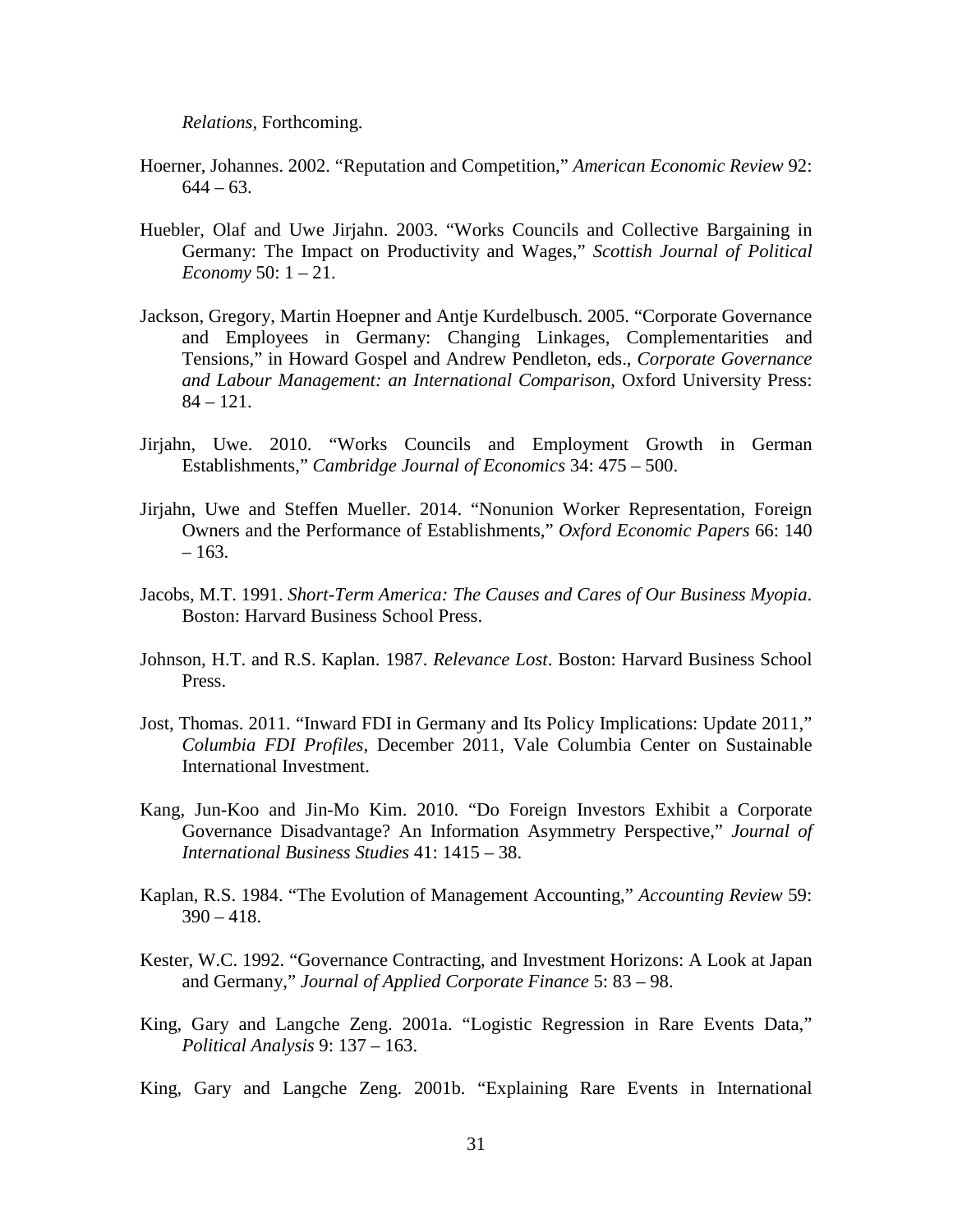Relations," *International Organization* 55: 693 – 715.

- Kostova, Tatiana and Kendal Roth. 2002. "Adoption of an Organizational Practice by the Subsidiaries of the MNC: Institutional and Relations Effects," *Academy of Management Journal* 45: 215 – 33.
- Laverty, Kevin J. 1996. "Economic "Short-Termism": The Debate, the Unresolved Issues, and the Implications for Management Practice and Research," *Academy of Management Review* 21: 825 – 60.
- Liljeblom, Eva and Mika Vaihekoski. 2010. "Who Creates Short-Term Pressure? An Analysis of Firms with Different Ownership Structures," *Finnish Journal of Business Economics* 59: 239 – 64.
- Loescher, S.M. 1984. "Bureaucratic Measurement, Shuttling Stock Shares, and Shortened Time Horizons: Implications for Economic Growth," *Quarterly Review of Economics and Business* 24: 8 – 23.
- Markusen, James R. 1995. "The Boundaries of Multinational Enterprises and the Theory of International Trade," *Journal of Economic Perspectives* 9: 169 – 89.
- Moerland, P.W. 1995. "Alternative Disciplinary Mechanisms in Different Corporate Governance Systems," *Journal of Economic Behavior and Organization* 26: 17 – 34.
- Navaretti, Giorgio B., Daniele Checchi and Aessandro Turrini. 2003. "Adjusting Labor Demand: Multinational versus National Firms: A Cross-European Analysis," *Journal of the European Economic Association* 1: 708 – 19.
- Palley, Thomas I. 1995. "Managerial Turnover and the Theory of Short-Termism," *Journal of Economic Behavior and Organization* 32: 547 – 57.
- Porter, Michael E. 1992. "America's Failing Capital Investment System," *Harvard Business Review* 70: 65 – 82.
- Poutsma, Erik, Paule E.M. Ligthart and Ulke Veersma. 2006. "The Diffusion of Calculative and Collaborative HRM Practices in European Firms," *Industrial Relations* 45: 513 – 46.
- Renaud, S. 2007. "Dynamic Efficiency of Supervisory Board Codetermination in Germany," *Labour* 21: 689 – 712.
- Rodrick, Dani. 1997. *Has Globalization Gone Too Far*? Washington, Institute for International Economics.

Scheinkman, Jose A. and Wei Xiong. 2003. "Overconfidence and Speculative Bubbles,"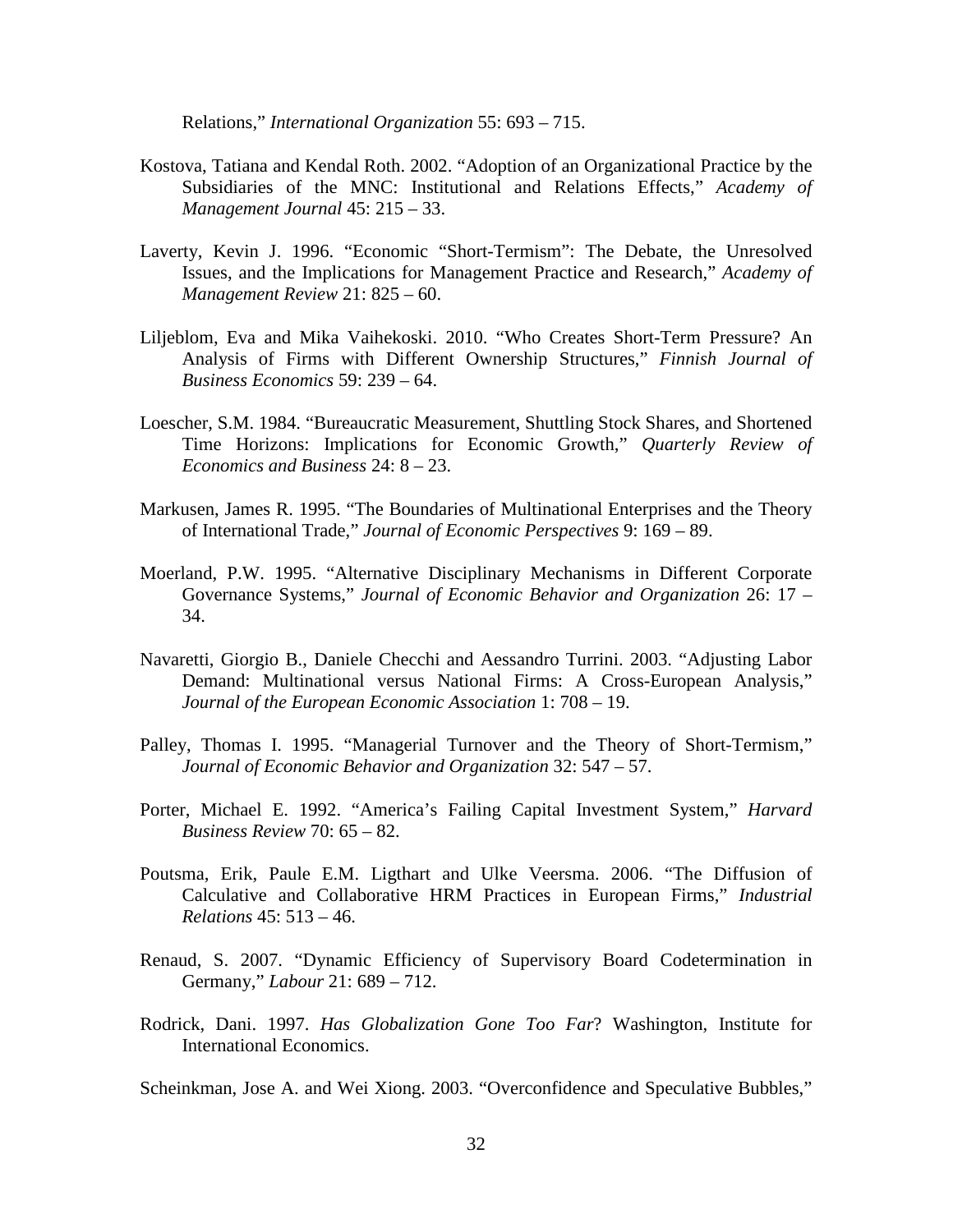*Journal of Political Economy* 111: 1183 – 220.

- Scheve, Kenneth and Matthew J. Slaughter. 2004. "Economic Insecurity and the Globalization of Production," *American Journal of Political Science* 48: 662 – 74.
- Shapiro, C. 1983. "Premiums for High Quality Products as Returns on Reputations," *Quarterly Journal of Economics* 98: 659 – 80.
- Shleifer, A. and L.H. Summers. 1988. "Breach of Trust in Hostile Takeovers," in A. Auerbach, ed., *Corporate Takeovers: Causes and Consequences*. Chicago: University of Chicago Press: 33 – 68.
- Sinn, Hans-Werner. 2003. *The New Systems Competition*. Basil Blackwell, Oxford.
- Slaughter, Matthew J. 2007. "Globalization and Declining Unionization in the United States," *Industrial Relations* 46: 329 – 46.
- Smith, Stephen C. 2006. "Employee Participation Rights in Corporate Governance: Economic Rationale, a Test of a Leading Theory, and Some Modest Policy Proposals," *Advances in the Economic Analysis of Participatory and Labor Managed Firms*, North America: Elsevier: 105 – 46.
- Souder, David and Philip Bromily. 2009. "Short-Termism, Stock Options, and Visibility in Firm Investment Behavior," Working Paper, University of California, Irvine.
- Souder, David and Philip Bromily. 2012. "Explaning Temporal Orientation: Evidence from the Durability of Firms' Capital Investments," *Strategic Management Journal*   $33: 550 - 69.$
- Souder, David and J. Myles Shaver. 2010. "Constraints and Incentives for Making Long Horizon Corporate Investments," *Strategic Management Journal* 31: 1316 – 36.
- Stein, J.C. 1988. "Takeover Threats and Managerial Myopia," *Journal of Political Economy* 96: 61 – 80.
- Stiglitz, Joseph. 2002. *Globalization and Its Discontents*. W.W. Norton, New York and London.
- UNCTAD. 2004. *World Investment Report 2004.* New York: United Nations.
- Vitols, Sigurt. 2004. "Negotiated Shareholder Value: The German Variant of an Anglo-American Practice," *Competition and Change* 8: 357 – 374.
- Vitols, Sigurt. 2005. "German Corporate Governance in Transition: Implications of Bank Exit from Monitoring and Control," *International Journal of Disclosure and Governance* 2: 357 – 367.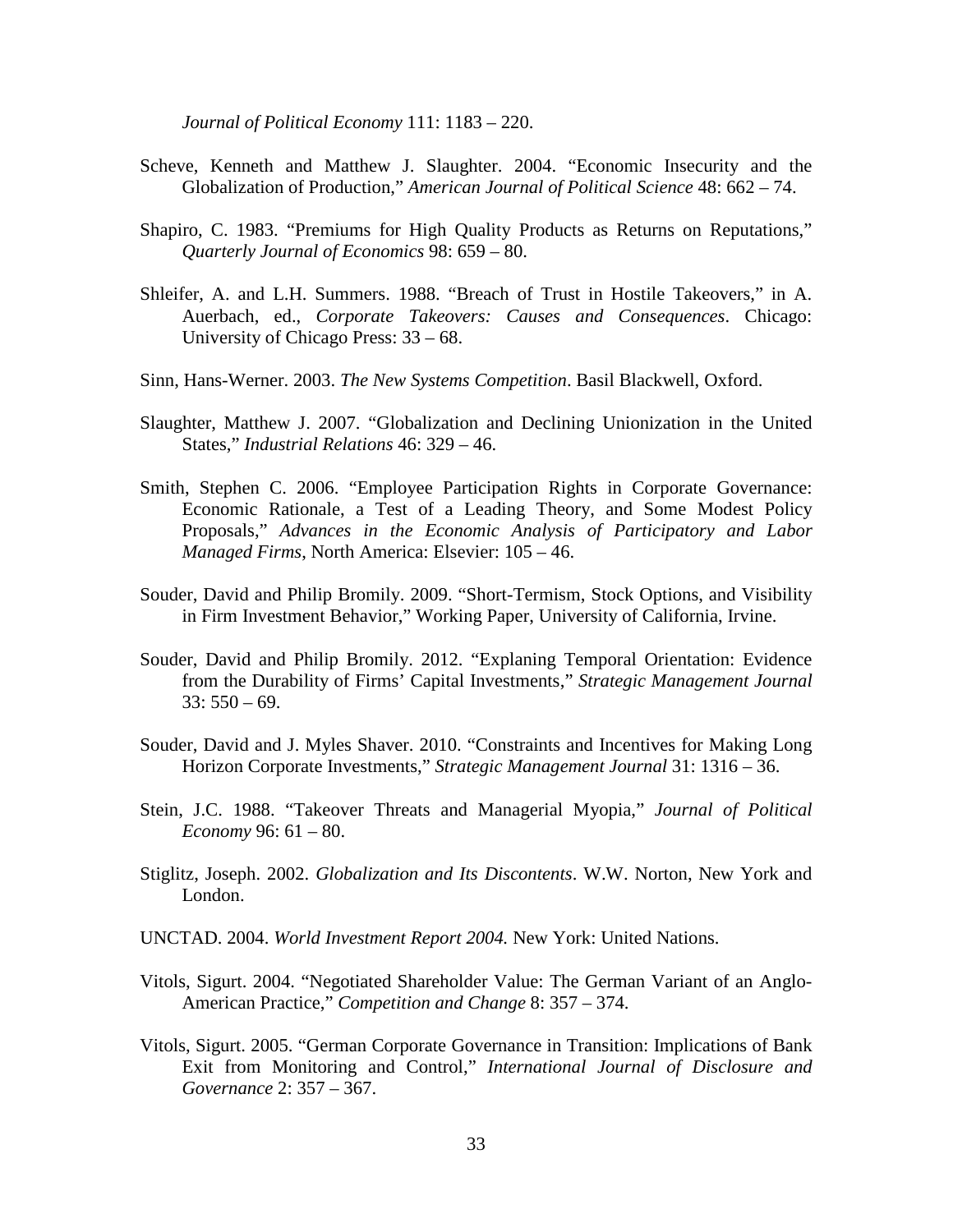- Vitols, S., S. Casper, D. Soskice and S. Woolcock. 1997. *Corporate Governance in Large British and German Companies: Comparative Institutional Advantage or Competing for Best Practice*. London: Anglo German Foundation.
- Zaheer, S. 1995. "Overcoming the Liability of Foreigness," *Academy of Management Journal* 38: 341 – 63.
- Zaheer, S. and E. Mosakowski. 1997. "The Dynamics of the Liability of Foreigness: A Global Study of Survival in the Financial Services," *Strategic Management Journal*  18: 439 – 464.